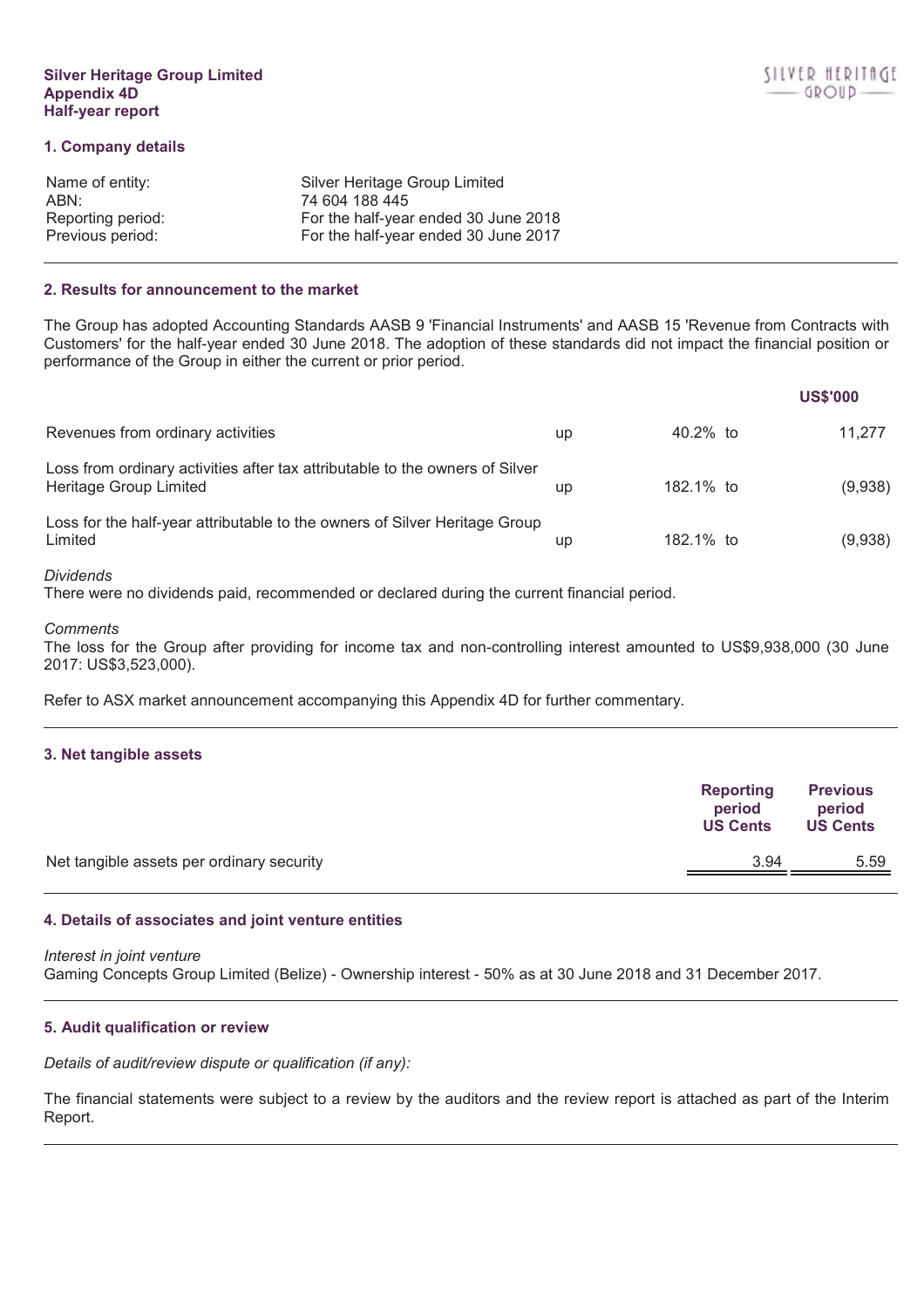**Silver Heritage Group Limited** Appendix 4D<br>Half-year report

# **6. Attachments**

Details of attachments (if any):

The Interim Report of Silver Heritage Group Limited for the half-year ended 30 June 2018 is attached.

# 7. Signed

 $324$ Signed

Date: 31 August 2018

James Spenceley Chairman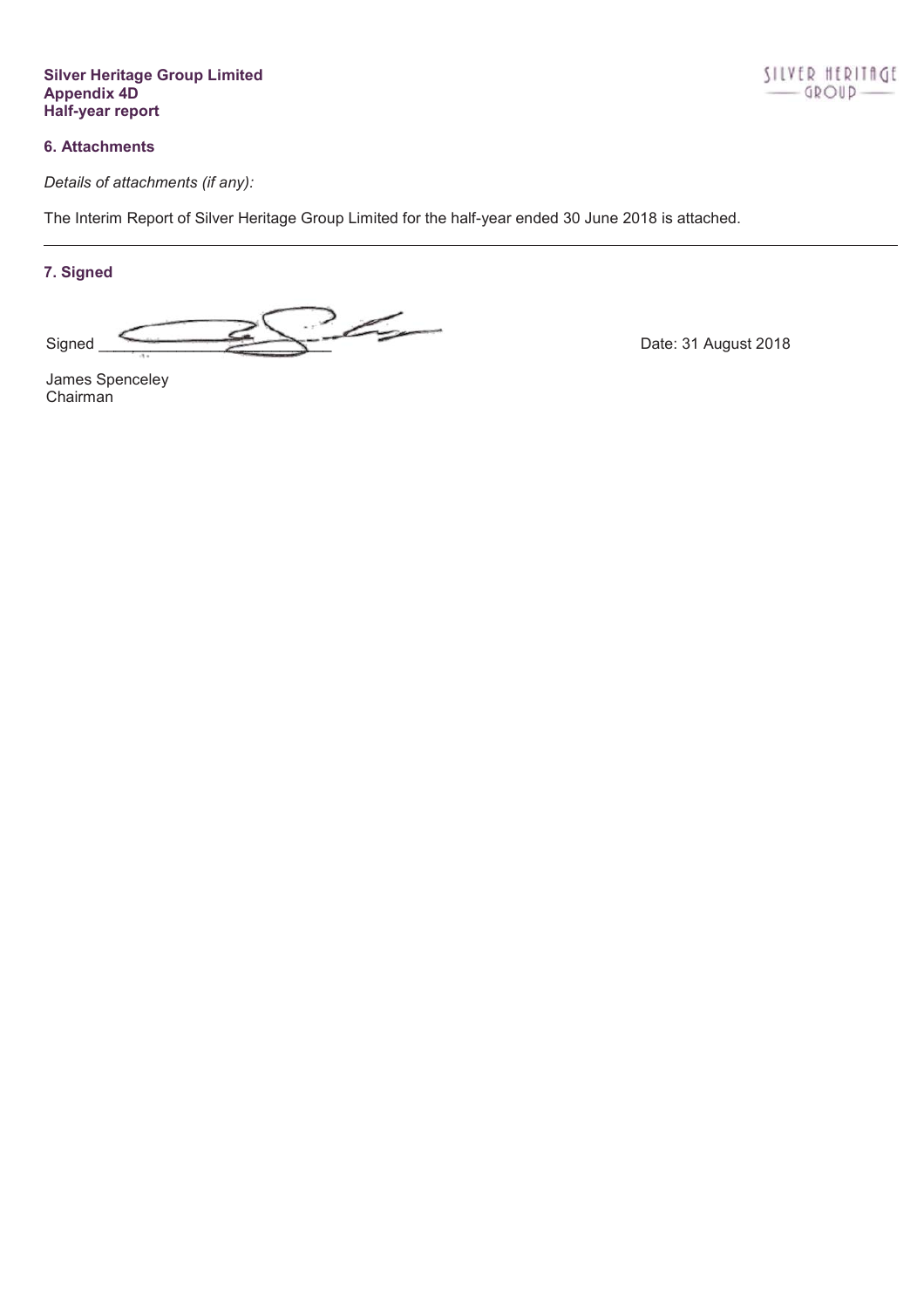# **Silver Heritage Group Limited**

**ABN 74 604 188 445**

**Interim Report - 30 June 2018**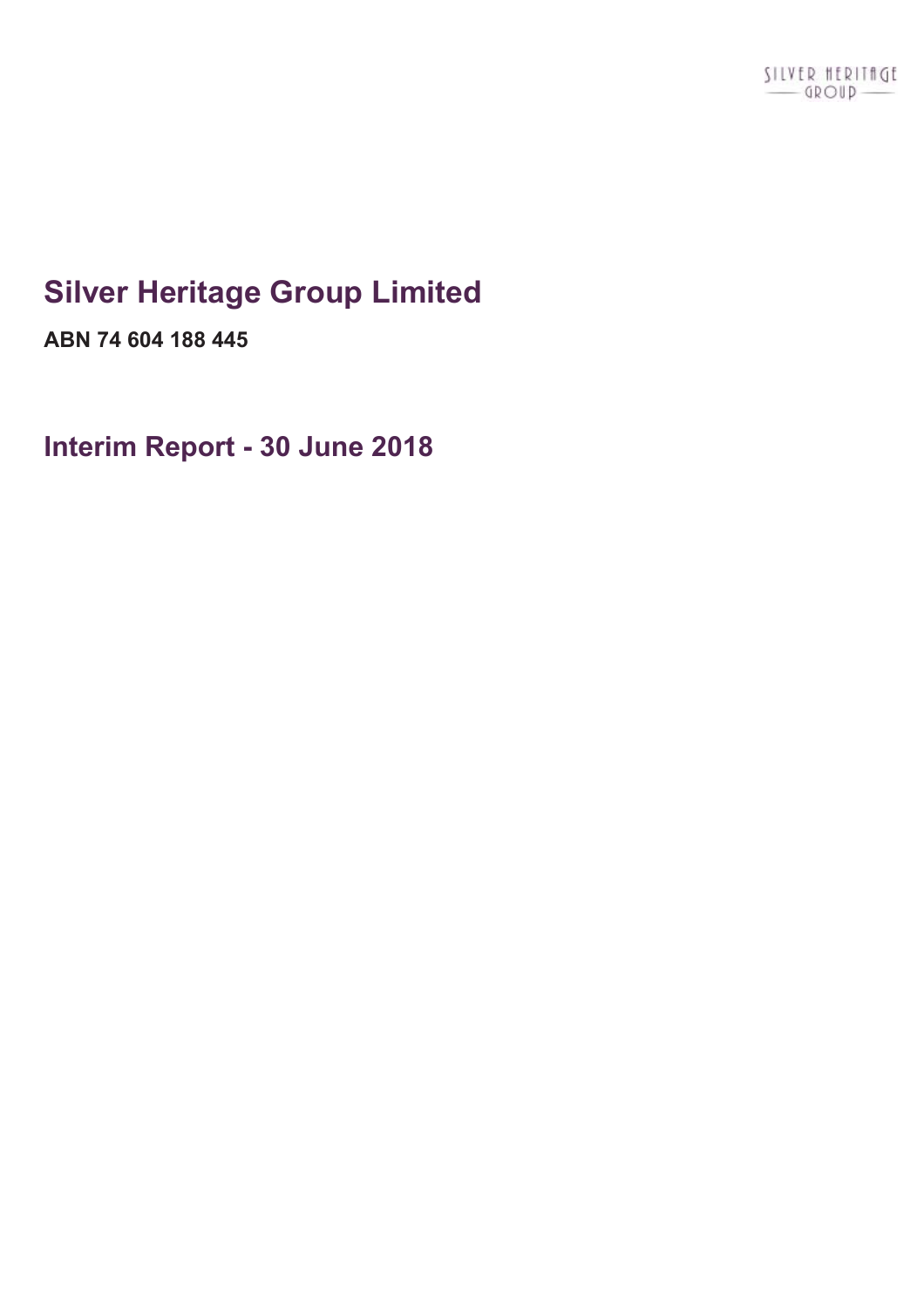# **Silver Heritage Group Limited Contents 30 June 2018**

| 2  |
|----|
| 5  |
| 6  |
|    |
| 8  |
| 9  |
| 10 |
| 24 |
| 25 |
| 27 |
|    |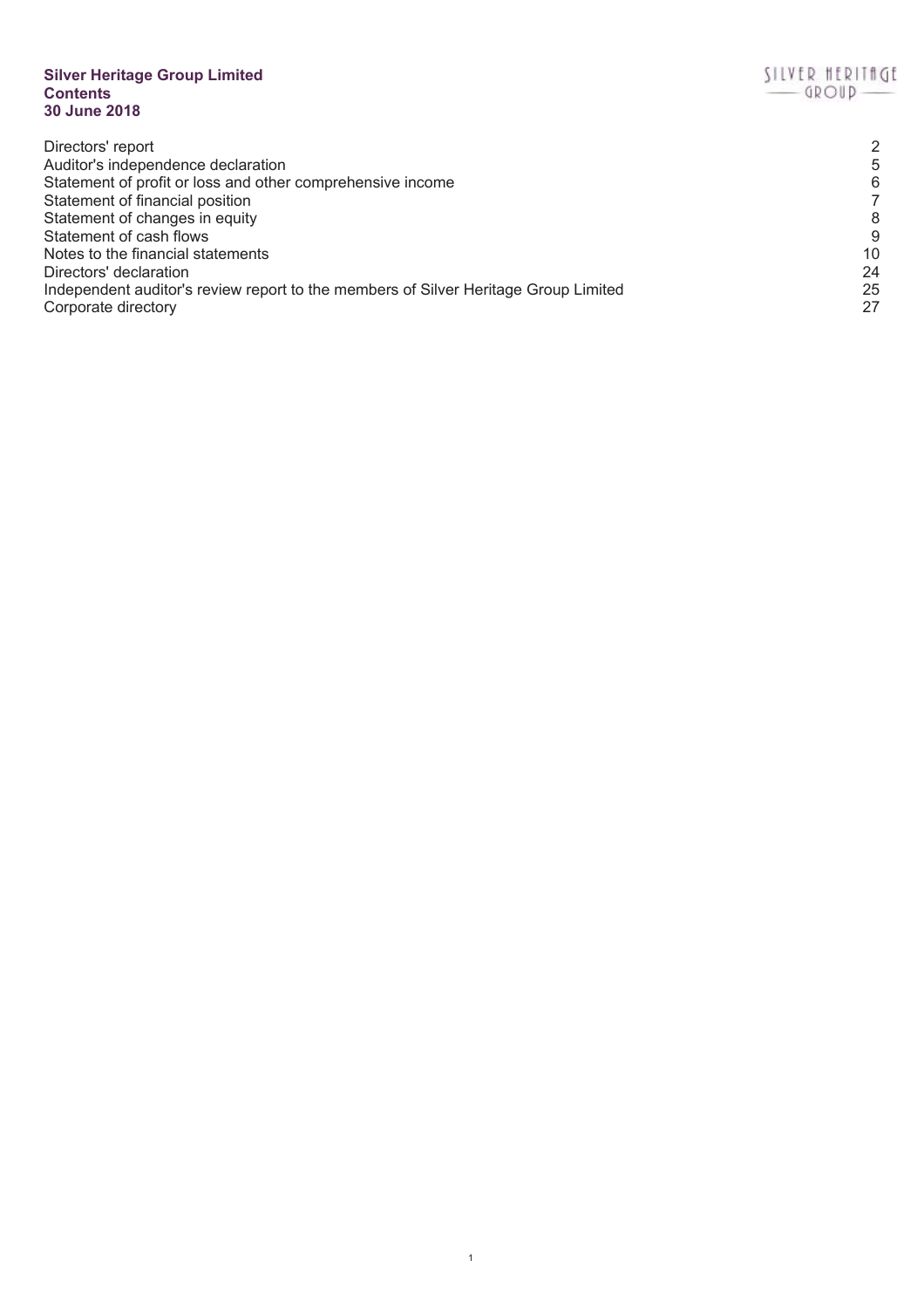## **Silver Heritage Group Limited Directors' report 30 June 2018**

The Directors present their report, together with the financial statements, on the consolidated entity (referred to hereafter as the 'Group') consisting of Silver Heritage Group Limited (referred to hereafter as the 'Company' or 'parent entity') and the entities it controlled at the end of, or during, the half-year ended 30 June 2018.

## **Directors**

The following persons were Directors of Silver Heritage Group Limited during the whole of the financial half-year and up to the date of this report, unless otherwise stated:

James Spenceley **Appointed on 28 May 2018** Mike Bolsover Matthew Hunter Robert Benussi David Green **David Green Resigned on 7 May 2018** Richard Barker Resigned on 21 May 2018

# **Principal activities**

The Group operates and manages casinos in Nepal and Vietnam, and leases electronic gaming equipment to casino operators in Laos. The Group has built and operates South Asia's first integrated resort, Tiger Palace Resort Bhairahawa ('Tiger Palace'), in Nepal close to the border with India's most populous state, Uttar Pradesh.

# **Dividends**

There were no dividends paid, recommended or declared during the current or previous financial half-year.

# **Review of operations**

The Group's half-year revenue increased by 40.2% to US\$11,277,000 (half-year to 30 June 2017: US\$8,041,000). The increase in revenue is largely due to Tiger Palace Resort commencing operations. Additionally, there is also incremental revenue growth at the Phoenix International Club in Bac Ninh, Vietnam.

The Group's half-year loss after providing for income tax and non-controlling interest amounted to US\$9,938,000 (30 June 2017: US\$3,523,000). This increase is mainly due to the additional costs and depreciation associated with Tiger Palace Resort commencing operation, and to additional interest expense no longer capitalised following the completion of construction of Tiger Palace Resort.

# **Impairment of assets**

The following impairments totalling US\$1,179,000 have been made to the Group's assets at 30 June 2018:

● Unused Inspired Gaming Group and Betstone EGM Software licenses: US\$1,179,000

These software licenses relate to EGMs that until recently were being leased to 3 licensed gaming venues in Laos. As the Group recently completed the final phase of its exit from an EGM lease arrangement, the software licenses that were until recently used by the three venues in Laos are not likely to be used in the near future and hence do not meet the definition of an asset as they are not likely to produce any positive economic value in the foreseeable future resulting in an impairment of unused EGM licenses.

# **Inventory write off and provision for doubtful receivables**

As the Group exits the EGM lease business in Laos, the remaining EGM spare parts inventory currently stored in the Philippines (not used to support EGMs in the existing three operational Casino venues in Nepal and Vietnam) totalling US\$168,000 have been written off.

The following provisions were made in relation to doubtful receivables:

- Bromhead Holdings: US\$40,000
- Rajendra Bajgain and Nabaraj Bajgain: US\$403,000

Bromhead Holdings purchased some EGMs when the Group ceased operations in the Philippines. Whilst some payments were received, the balance has aged and is deemed doubtful.

The receivables from both Rajendra and Nabaraj Bajgain relate to unpaid share capital in the local Nepal entity and advances. Whilst some payments were received, the remaining amounts have aged and are deemed doubtful.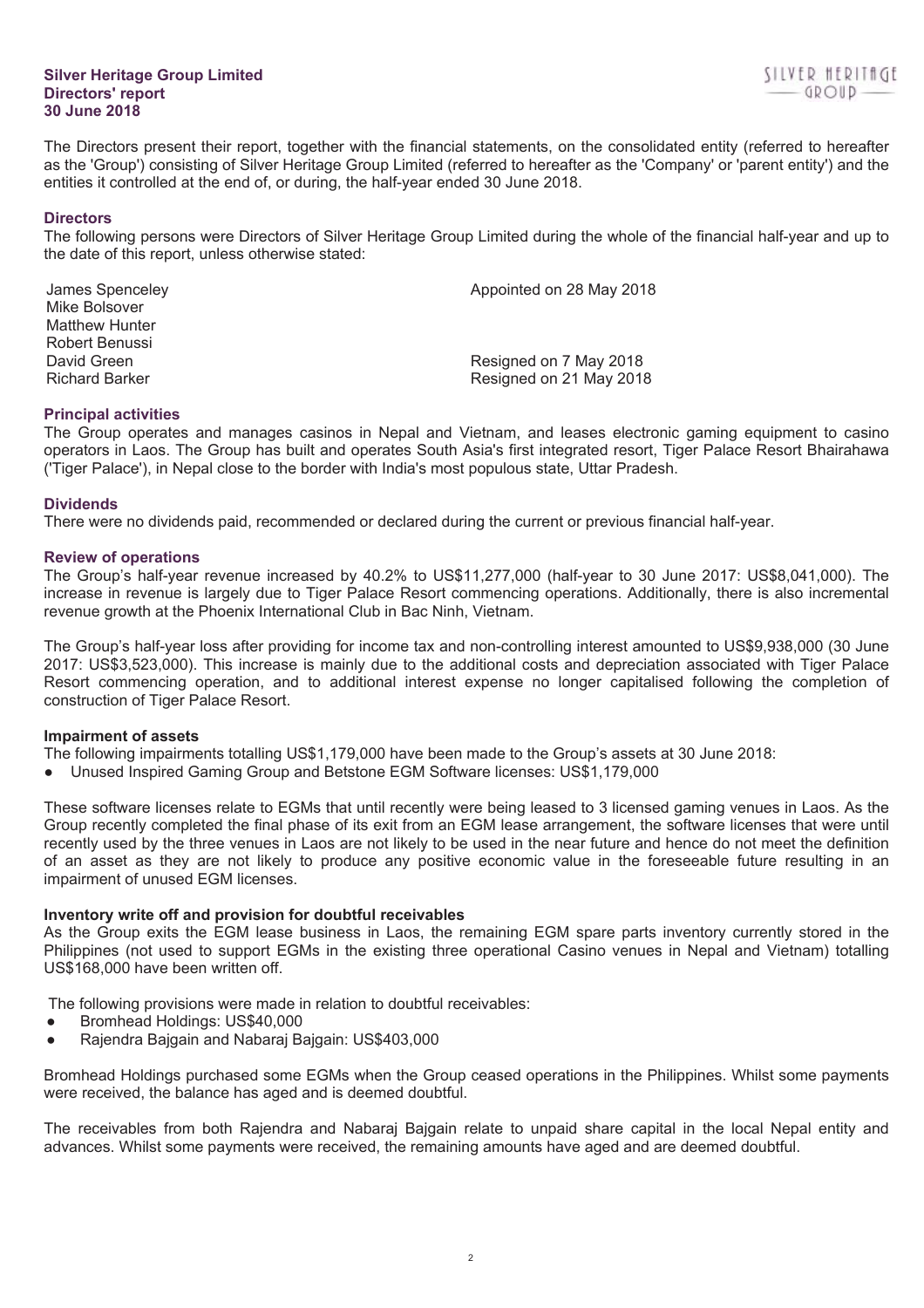# **Significant changes in the state of affairs**

As a result of vesting of performance share rights in accordance with the LTI plan adopted by the Company at the time of its listing on the ASX and its remuneration strategy, the Company issued 1,493,200 ordinary shares to Mike Bolsover as follows:

- 746,600 ordinary shares on 3 January 2018 and
- 746,600 ordinary shares on 23 April 2018.

## *Settlement with former partner Rajendra Bajgain*

The Group and Mr. Rajendra Bajgain have mutually agreed that the vision and objective of opening the region's first Integrated Resort (Tiger Palace at Bhairahawa, Nepal) has now been met, and that the collaboration and partnership between the two parties in Nepal has reached its natural conclusion.

Mr. Rajendra Bajgain has now sold all his shares in Silver Heritage's subsidiary, SHL Management Services (KTM) Pvt. Ltd. ('SMSK') which operates the casino at The Millionaire's Club & Casino Kathmandu and operates the casino at Tiger Palace Resort, as has his brother Mr. Nabaraj Bajgain.

## *Establishment of new partners in SMSK*

The settlement includes the sale of all of the interests\* of Mr. Rajendra Bajgain and Mr. Nabaraj Bajgain in SMSK to Tiger Kathmandu Investment Pvt. Ltd. ('TKI'), a company incorporated in Nepal. This share purchase by TKI has been approved by the Department of Industry ('DOI') in Nepal as required by law, and TKI now owns a 10% shareholding in SMSK, with the remaining 90% owned by Silver Heritage. TKI is well known to the Group and is part of a broader group involved in hotel ownership and operations as well as general construction in Nepal.

\*Mr. Rajendra Bajgain and Mr. Nabaraj Bajgain's combined 10% shareholding in SMSK.

## *Waivers on covenants*

As at the date of this report, the Company has obtained and maintains signed waivers of all of the bondholders in relation to temporary covenant suspension testing of the financial covenants contained in the Bond Instrument.

There were no other significant changes in the state of affairs of the Group during the financial half-year.

## **Matters subsequent to the end of the financial half-year**

As announced by the Company on 27 August 2018, the Company has acquired land of 11 Bigha (74,500m²) in Jhapa, Eastern Nepal for a total consideration of NPR 361,254,00 (US\$3.2m) inclusive of all applicable taxes and fees. The acquisition was funded by the Company selling an equity interest of approximately 20% in the Company's subsidiary which holds the land, to the Company's local partner in Nepal, thereby reducing the Company's outstanding liabilities by more than NPR 60,000,000 (US\$536,000). The Company was therefore not required to use any additional funds to complete the acquisition. The land has recently been valued at NPR 456,800,000 (US\$4.1m).

No other matter or circumstance has arisen since 30 June 2018 that has significantly affected, or may significantly affect the Group's operations, the results of those operations, or the Group's state of affairs in future financial years.

## **Rounding of amounts**

The Company is of a kind referred to in Corporations Instrument 2016/191, issued by the Australian Securities and Investments Commission, relating to 'rounding-off'. Amounts in this report have been rounded off in accordance with that Corporations Instrument to the nearest thousand dollars, or in certain cases, the nearest dollar.

## **Auditor's independence declaration**

A copy of the auditor's independence declaration as required under section 307C of the Corporations Act 2001 immediately follows this report.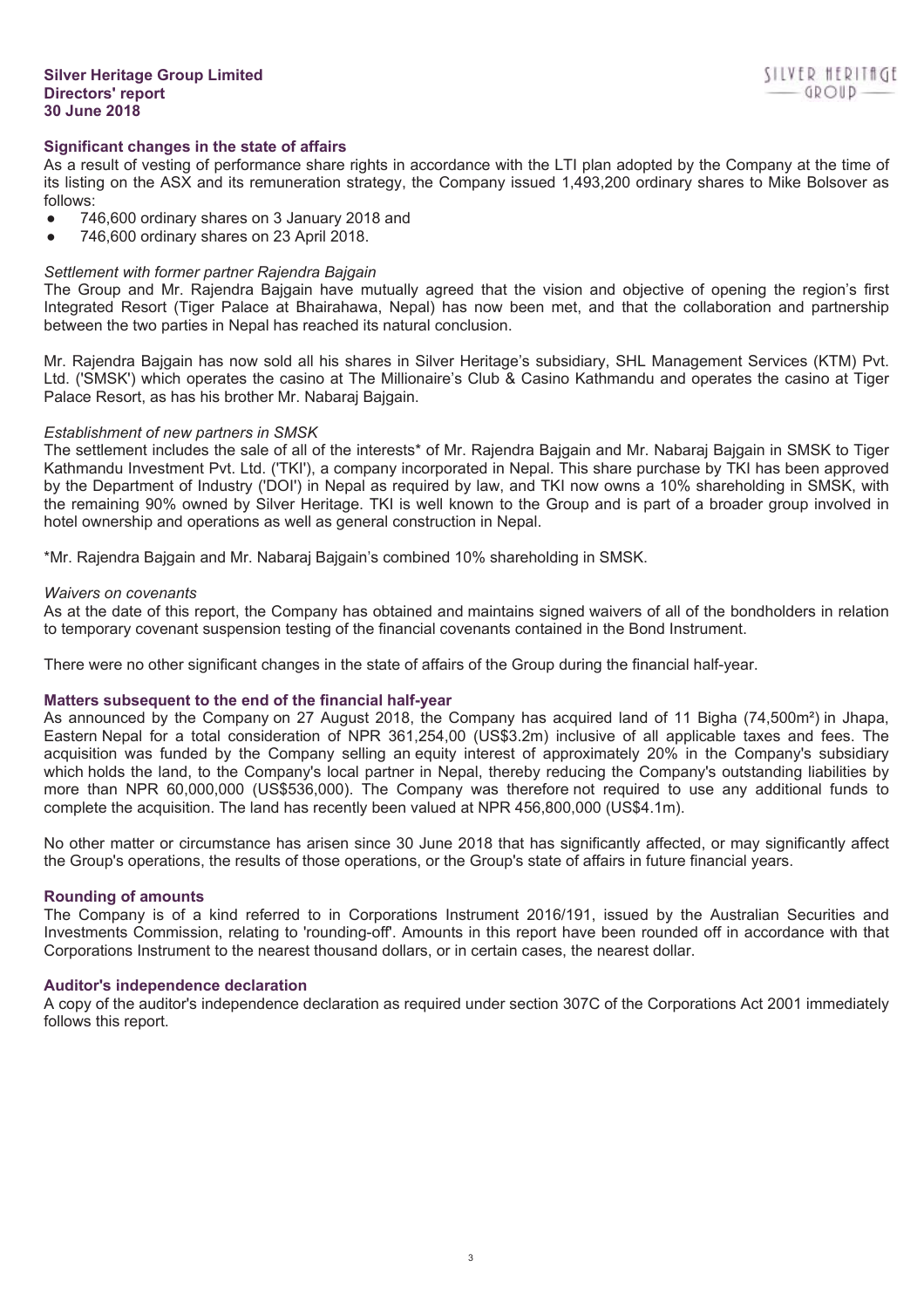# **Silver Heritage Group Limited Directors' report 30 June 2018**

This report is made in accordance with a resolution of Directors, pursuant to section 306(3)(a) of the Corporations Act 2001.

4

On behalf of the Directors

 $\leq$ James Spenceley **Mike Bolsover** Mike Bolsover  $\longrightarrow$ 

31 August 2018

Chairman Managing Director and Chief Executive Officer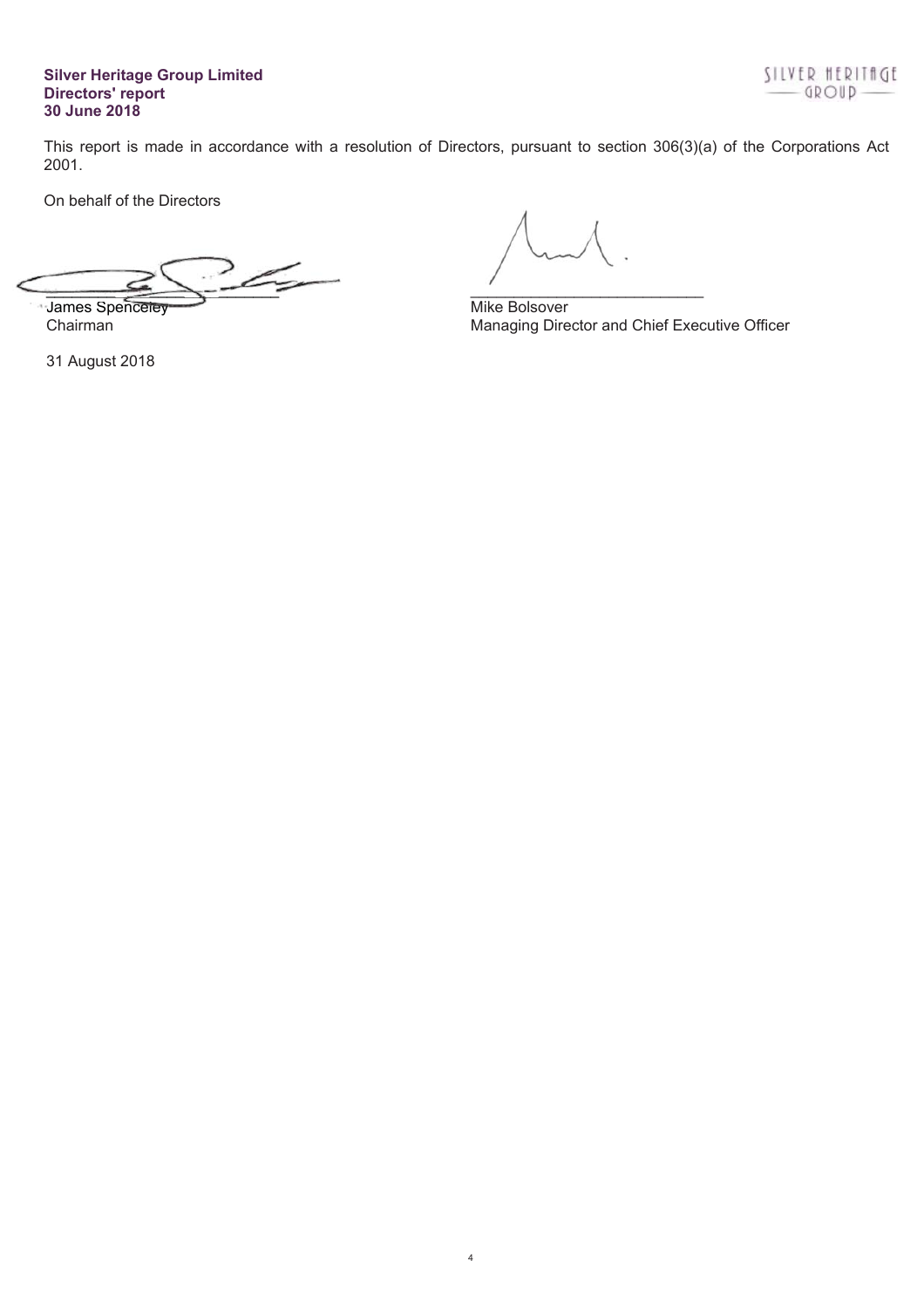

Level 17, 383 Kent Street Sydney NSW 2000

Correspondence to: Locked Bag Q800 QVB Post Office Sydney NSW 1230

**T** +61 2 8297 2400 **F** +61 2 9299 4445 **E** info.nsw@au.gt.com **W** www.grantthornton.com.au

# **Auditor's Independence Declaration**

To the Directors of Silver Heritage Group Limited

In accordance with the requirements of section 307C of the Corporations Act 2001, as lead auditor for the review of Silver Heritage Group Limited for the half-year ended 30 June 2018, I declare that, to the best of my knowledge and belief, there have been:

- a no contraventions of the auditor independence requirements of the Corporations Act 2001 in relation to the review; and
- b no contraventions of any applicable code of professional conduct in relation to the review.

Crant Thomton

Grant Thornton Audit Pty Ltd Chartered Accountants

Rilsbell

R J Isbell Partner – Audit & Assurance

Sydney, 31 August 2018

Grant Thornton Audit Pty Ltd ACN 130 913 594 a subsidiary or related entity of Grant Thornton Australia Ltd ABN 41 127 556 389

'Grant Thornton' refers to the brand under which the Grant Thornton member firms provide assurance, tax and advisory services to their clients and/or refers to one or more member firms, as the context requires. Grant Thornton Australia Ltd is a member firm of Grant Thornton International Ltd (GTIL). GTIL and the member firms are not a worldwide partnership. GTIL and each member firm is a separate legal entity. Services are delivered by the member firms. GTIL does not provide services to clients. GTIL and its member firms are not agents of, and do not obligate one another and are not liable for one another's acts or omissions. In the Australian context only, the use of the term 'Grant Thornton' may refer to<br>Grant Thornton Australia Limited ABN 41 127 556 389 and its Australian subsi Grant Thornton Australia Limited.

**www.grantthornton.com.au**

Liability limited by a scheme approved under Professional Standards Legislation.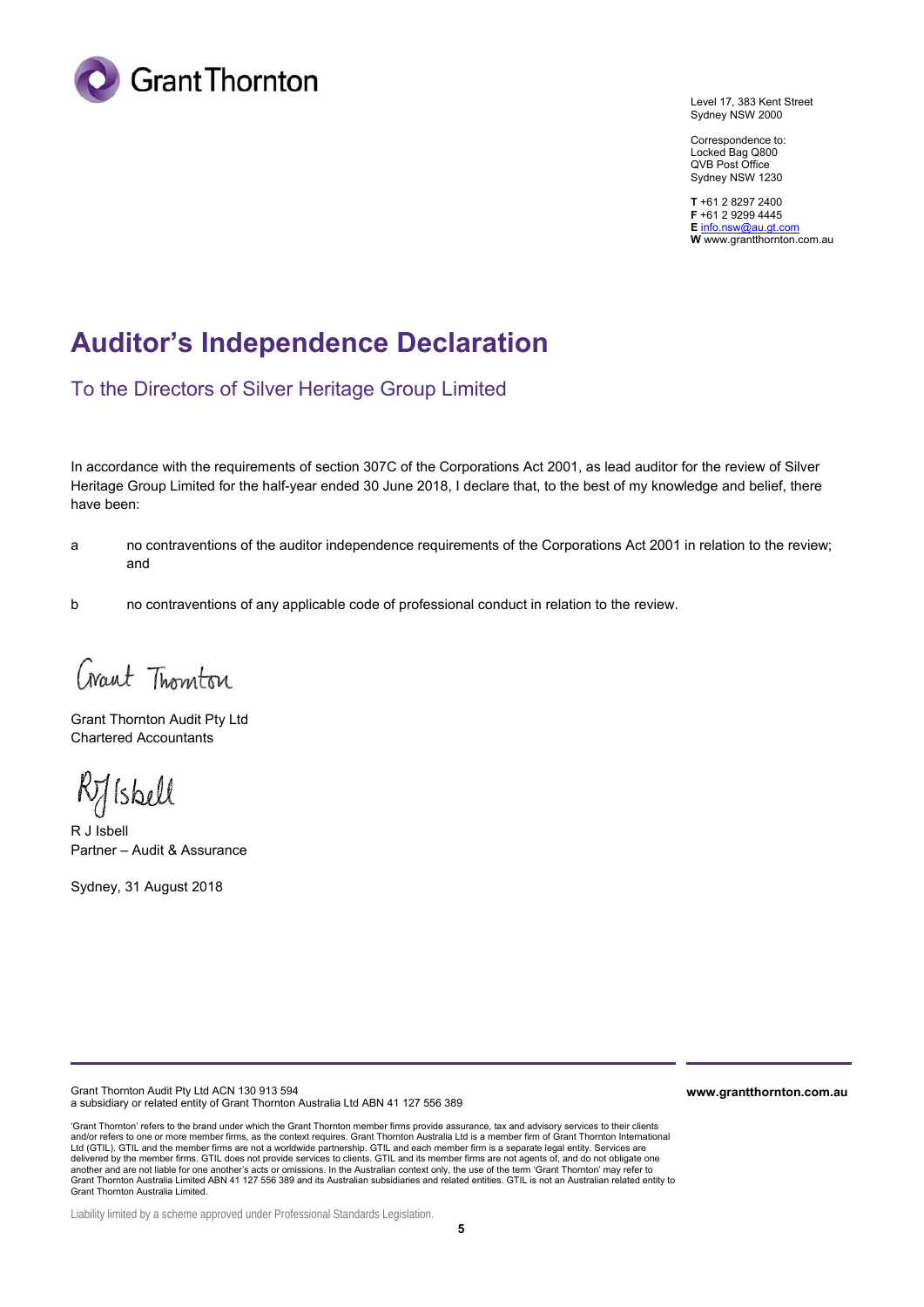# **Silver Heritage Group Limited Statement of profit or loss and other comprehensive income For the half-year ended 30 June 2018**

|                                                                                                                                                                                                                                                                                                                                                                                                                                                               |          | <b>Consolidated</b>                                                                                                                           |                                                                                                                  |
|---------------------------------------------------------------------------------------------------------------------------------------------------------------------------------------------------------------------------------------------------------------------------------------------------------------------------------------------------------------------------------------------------------------------------------------------------------------|----------|-----------------------------------------------------------------------------------------------------------------------------------------------|------------------------------------------------------------------------------------------------------------------|
|                                                                                                                                                                                                                                                                                                                                                                                                                                                               |          | Note 30 June 2018 30 June 2017<br><b>US\$'000</b>                                                                                             | <b>US\$'000</b>                                                                                                  |
| <b>Revenue</b>                                                                                                                                                                                                                                                                                                                                                                                                                                                | 4        | 11,277                                                                                                                                        | 8,041                                                                                                            |
| Share of profits of joint ventures accounted for using the equity method<br>Interest revenue calculated using the effective interest method                                                                                                                                                                                                                                                                                                                   |          | 90<br>11                                                                                                                                      | 19<br>17                                                                                                         |
| <b>Expenses</b><br>Employee benefits expense<br>Depreciation and amortisation<br>Impairment of assets<br>Provision for doubtful receivables<br>Restructuring expenses<br>Resort expenses<br>Legal and professional fees<br>Gaming royalties and license fees<br>Advertising and promotion expenses<br>Occupancy expense<br>Casino costs reimbursement<br>Travel and accommodation expenses<br>Expenses for future projects<br>Other expenses<br>Finance costs |          | (4,631)<br>(3, 140)<br>(1, 179)<br>(443)<br>(449)<br>(899)<br>(626)<br>(630)<br>(1,698)<br>(1,043)<br>(2,310)<br>(488)<br>(1, 177)<br>(2,633) | (2,860)<br>(1,378)<br>(117)<br>(541)<br>(186)<br>(898)<br>(590)<br>(1,230)<br>(299)<br>(724)<br>(860)<br>(1,896) |
| Loss before income tax expense                                                                                                                                                                                                                                                                                                                                                                                                                                |          | (9,968)                                                                                                                                       | (3,502)                                                                                                          |
| Income tax expense                                                                                                                                                                                                                                                                                                                                                                                                                                            |          | (91)                                                                                                                                          | (16)                                                                                                             |
| Loss after income tax expense for the half-year                                                                                                                                                                                                                                                                                                                                                                                                               |          | (10, 059)                                                                                                                                     | (3,518)                                                                                                          |
| Other comprehensive income                                                                                                                                                                                                                                                                                                                                                                                                                                    |          |                                                                                                                                               |                                                                                                                  |
| Items that may be reclassified subsequently to profit or loss<br>Foreign currency translation                                                                                                                                                                                                                                                                                                                                                                 |          | (1, 171)                                                                                                                                      | 1,677                                                                                                            |
| Other comprehensive income for the half-year, net of tax                                                                                                                                                                                                                                                                                                                                                                                                      |          | (1, 171)                                                                                                                                      | 1,677                                                                                                            |
| Total comprehensive income for the half-year                                                                                                                                                                                                                                                                                                                                                                                                                  |          | (11, 230)                                                                                                                                     | (1, 841)                                                                                                         |
| Loss for the half-year is attributable to:<br>Non-controlling interest<br>Owners of Silver Heritage Group Limited                                                                                                                                                                                                                                                                                                                                             |          | (121)<br>(9,938)<br>(10, 059)                                                                                                                 | 5<br>(3, 523)<br>(3, 518)                                                                                        |
| Total comprehensive income for the half-year is attributable to:<br>Non-controlling interest<br>Owners of Silver Heritage Group Limited                                                                                                                                                                                                                                                                                                                       |          | (121)<br>(11, 109)                                                                                                                            | b.<br>(1,846)                                                                                                    |
|                                                                                                                                                                                                                                                                                                                                                                                                                                                               |          | (11, 230)<br><b>US Cents</b>                                                                                                                  | (1, 841)<br><b>US Cents</b>                                                                                      |
| Basic earnings per share<br>Diluted earnings per share                                                                                                                                                                                                                                                                                                                                                                                                        | 18<br>18 | (1.70)<br>(1.70)                                                                                                                              | (1.85)<br>(1.85)                                                                                                 |

*The above statement of profit or loss and other comprehensive income should be read in conjunction with the accompanying notes* 6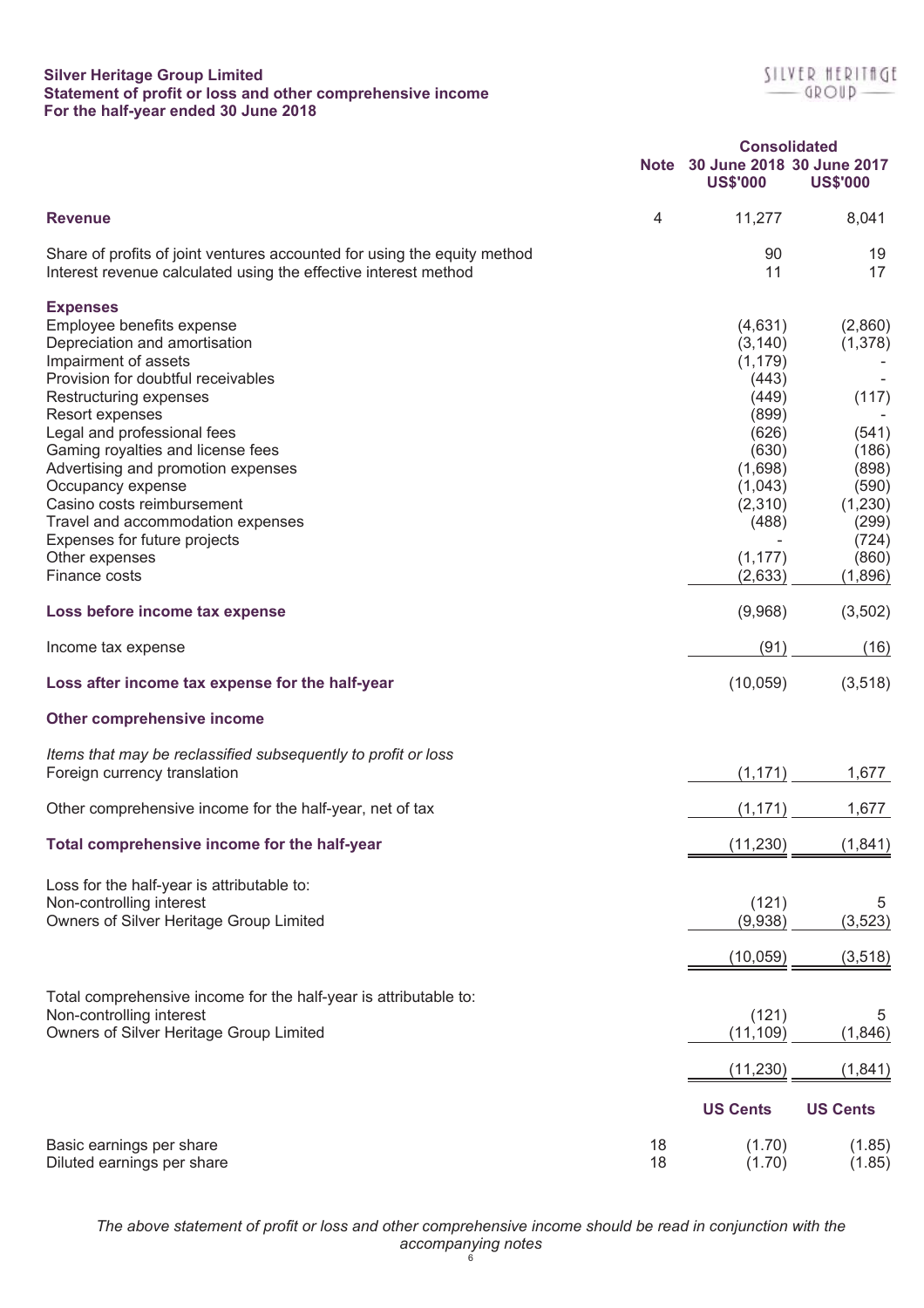# **Silver Heritage Group Limited Statement of financial position As at 30 June 2018**

|                                                                                                                                                                                    |                         |                                               | <b>Consolidated</b>                            |
|------------------------------------------------------------------------------------------------------------------------------------------------------------------------------------|-------------------------|-----------------------------------------------|------------------------------------------------|
|                                                                                                                                                                                    | <b>Note</b>             | 30 June<br>2018<br><b>US\$'000</b>            | <b>31 December</b><br>2017<br><b>US\$'000</b>  |
| <b>Assets</b>                                                                                                                                                                      |                         |                                               |                                                |
| <b>Current assets</b><br>Cash and cash equivalents<br>Trade and other receivables<br>Inventories<br>Other<br><b>Total current assets</b>                                           | 5<br>$6\phantom{1}6$    | 6,567<br>4,375<br>327<br>512<br>11,781        | 11,231<br>3,275<br>617<br>744<br>15,867        |
| <b>Non-current assets</b><br>Receivables<br>Investments accounted for using the equity method<br>Property, plant and equipment<br>Intangibles<br>Other<br>Total non-current assets | 7<br>8<br>9<br>10<br>11 | 38<br>128<br>50,120<br>6,515<br>272<br>57,073 | 496<br>238<br>54,664<br>8,129<br>797<br>64,324 |
| <b>Total assets</b>                                                                                                                                                                |                         | 68,854                                        | 80,191                                         |
| <b>Liabilities</b>                                                                                                                                                                 |                         |                                               |                                                |
| <b>Current liabilities</b><br>Trade and other payables<br><b>Borrowings</b><br>Employee benefits<br><b>Total current liabilities</b>                                               | 12<br>13                | 8,528<br>12,008<br>87<br>20,623               | 9,736<br>4,061<br>84<br>13,881                 |
| <b>Non-current liabilities</b><br>Payables<br><b>Borrowings</b><br><b>Total non-current liabilities</b>                                                                            | 14<br>15                | 1,452<br>17,136<br>18,588                     | 841<br>24,618<br>25,459                        |
| <b>Total liabilities</b>                                                                                                                                                           |                         | 39,211                                        | 39,340                                         |
| <b>Net assets</b>                                                                                                                                                                  |                         | 29,643                                        | 40,851                                         |
| <b>Equity</b><br>Contributed capital<br>Reserves<br><b>Accumulated losses</b><br>Equity attributable to the owners of Silver Heritage Group Limited<br>Non-controlling interest    | 16                      | 70,098<br>3,340<br>(43,995)<br>29,443<br>200  | 70,098<br>4,489<br>(34, 057)<br>40,530<br>321  |
| <b>Total equity</b>                                                                                                                                                                |                         | 29,643                                        | 40,851                                         |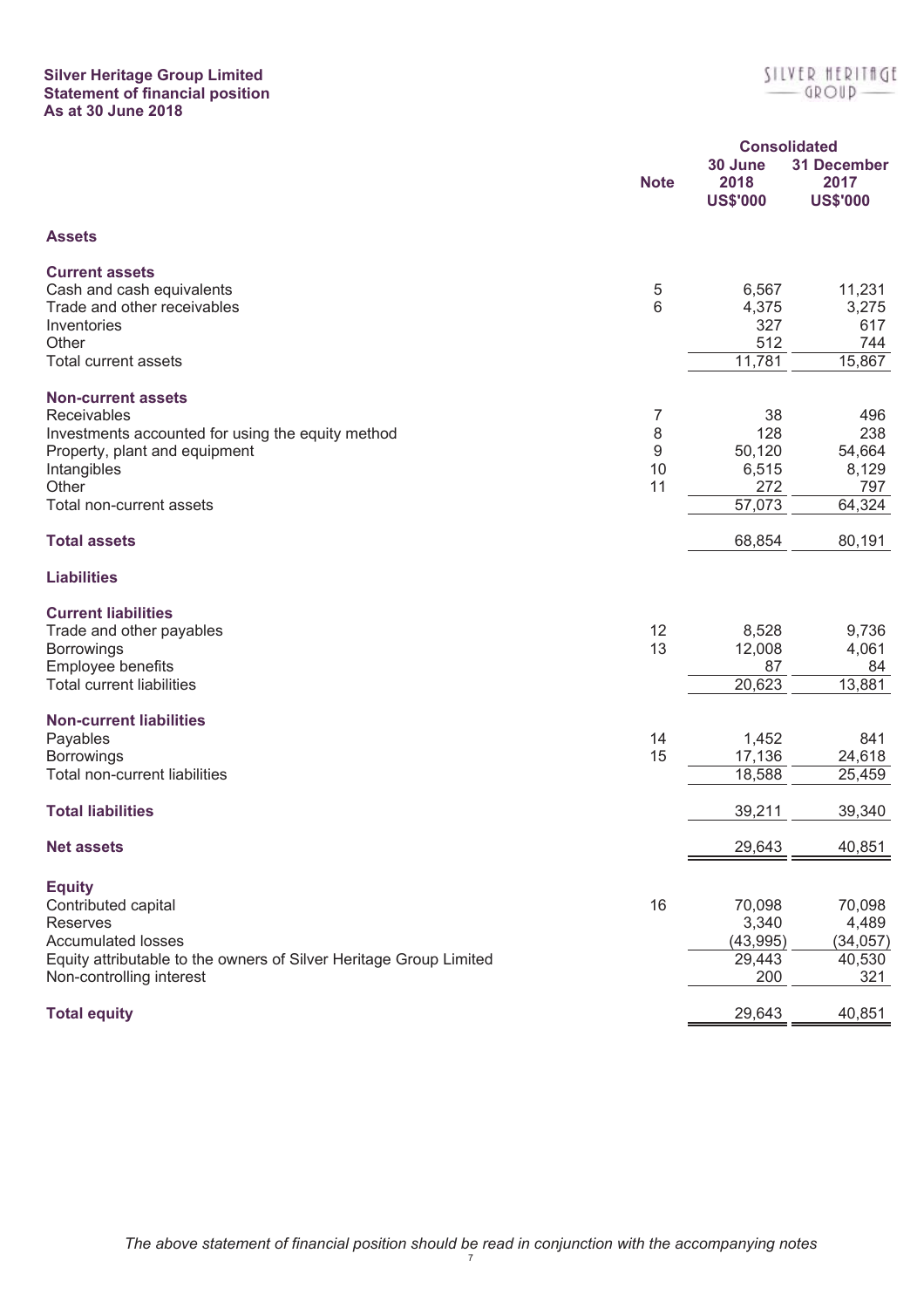# **Silver Heritage Group Limited Statement of changes in equity For the half-year ended 30 June 2018**

| <b>Consolidated</b>                                                                                          | <b>Contributed</b><br>capital<br><b>US\$'000</b> | <b>Reserves</b><br><b>US\$'000</b> | <b>Accumulated</b><br><b>losses</b><br><b>US\$'000</b> | Non-<br>controlling<br><i>interest</i><br><b>US\$'000</b> | <b>Total equity</b><br><b>US\$'000</b> |
|--------------------------------------------------------------------------------------------------------------|--------------------------------------------------|------------------------------------|--------------------------------------------------------|-----------------------------------------------------------|----------------------------------------|
| Balance at 1 January 2017                                                                                    | 55,985                                           | 2,735                              | (19, 611)                                              | 314                                                       | 39,423                                 |
| Profit/(loss) after income tax expense for the<br>half-year<br>Other comprehensive income for the half-year, |                                                  | $\overline{\phantom{0}}$           | (3,523)                                                | 5                                                         | (3, 518)                               |
| net of tax                                                                                                   |                                                  | 1,677                              |                                                        |                                                           | 1,677                                  |
| Total comprehensive income for the half-year                                                                 |                                                  | 1,677                              | (3,523)                                                | 5                                                         | (1, 841)                               |
| Balance at 30 June 2017                                                                                      | 55.985                                           | 4,412                              | (23, 134)                                              | 319                                                       | 37,582                                 |

| <b>Consolidated</b>                                                                                            | <b>Contributed</b><br>capital<br><b>US\$'000</b> | <b>Reserves</b><br><b>US\$'000</b> | <b>Accumulated</b><br><b>losses</b><br><b>US\$'000</b> | Non-<br>controlling<br>interest<br><b>US\$'000</b> | <b>Total equity</b><br><b>US\$'000</b> |
|----------------------------------------------------------------------------------------------------------------|--------------------------------------------------|------------------------------------|--------------------------------------------------------|----------------------------------------------------|----------------------------------------|
| Balance at 1 January 2018                                                                                      | 70,098                                           | 4,489                              | (34, 057)                                              | 321                                                | 40,851                                 |
| Loss after income tax expense for the half-year<br>Other comprehensive income for the half-year,<br>net of tax |                                                  |                                    | (9,938)                                                | (121)                                              | (10, 059)                              |
|                                                                                                                |                                                  | (1, 171)                           |                                                        |                                                    | (1, 171)                               |
| Total comprehensive income for the half-year                                                                   |                                                  | (1, 171)                           | (9,938)                                                | (121)                                              | (11, 230)                              |
| Transactions with owners in their capacity as<br>owners:                                                       |                                                  |                                    |                                                        |                                                    |                                        |
| Share-based payments                                                                                           |                                                  | 22                                 |                                                        |                                                    | 22                                     |
| Balance at 30 June 2018                                                                                        | 70,098                                           | 3,340                              | (43, 995)                                              | 200                                                | 29,643                                 |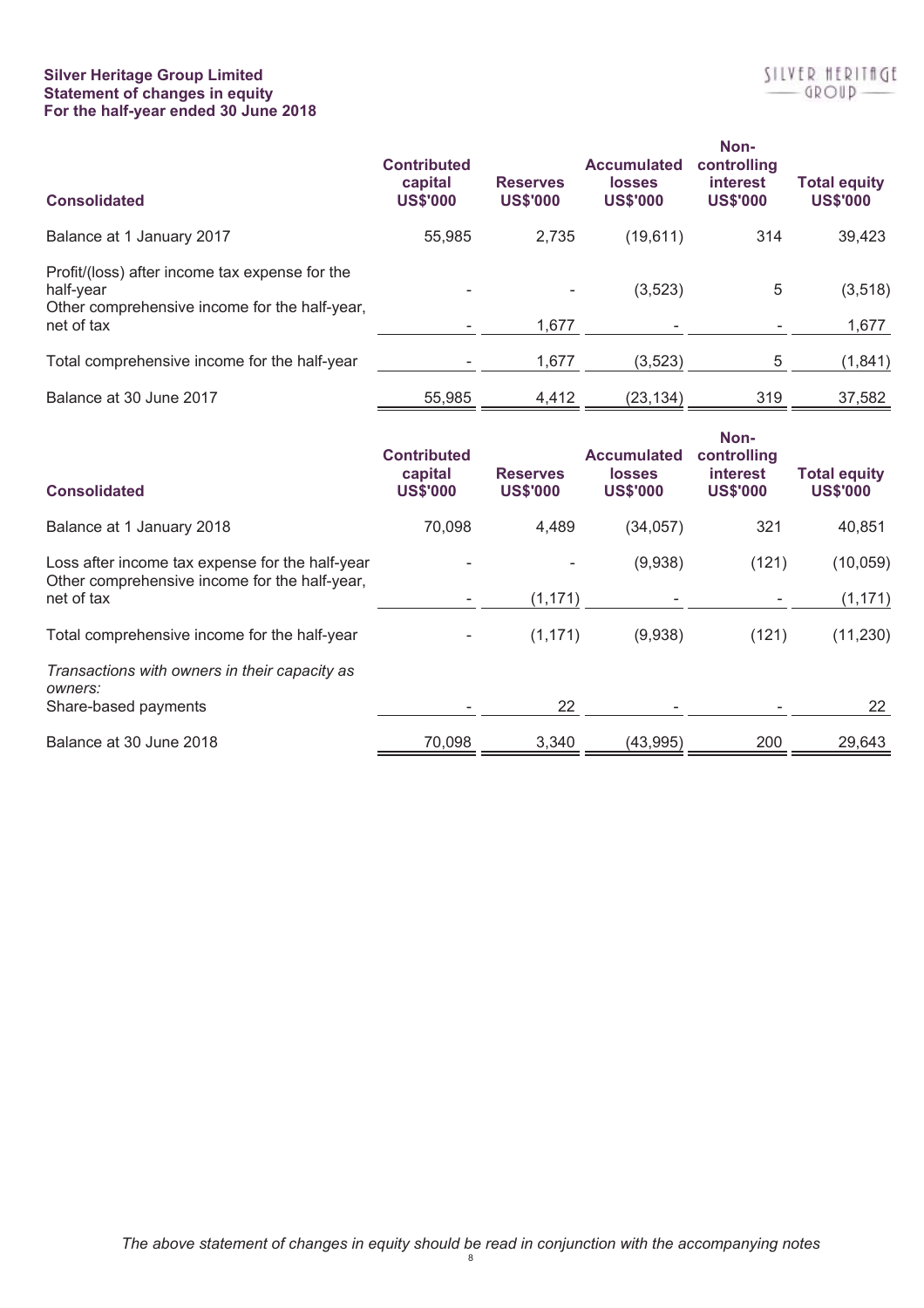# **Silver Heritage Group Limited Statement of cash flows For the half-year ended 30 June 2018**

|                                                                       | <b>Consolidated</b>                          |                 |  |
|-----------------------------------------------------------------------|----------------------------------------------|-----------------|--|
|                                                                       | 30 June 2018 30 June 2017<br><b>US\$'000</b> | <b>US\$'000</b> |  |
| <b>Cash flows from operating activities</b>                           |                                              |                 |  |
| Receipts from customers                                               | 11,242                                       | 8,555           |  |
| Payments to suppliers and employees (inclusive of GST)                | (12, 750)                                    | (6, 744)        |  |
|                                                                       | (1,508)                                      | 1,811           |  |
| Payments for future project expenses                                  |                                              | (724)           |  |
| Interest received                                                     | 11                                           | 17              |  |
| Interest and other finance costs paid                                 | (1,081)                                      | (800)           |  |
| Income taxes paid                                                     | (78)                                         | (140)           |  |
| Net cash from/(used in) operating activities                          | (2,656)                                      | 164             |  |
| <b>Cash flows from investing activities</b>                           |                                              |                 |  |
| Payments for property, plant and equipment                            | (2,638)                                      | (8,660)         |  |
| Dividends from joint venture                                          | 200                                          |                 |  |
| Net cash used in investing activities                                 | (2, 438)                                     | (8,660)         |  |
| <b>Cash flows from financing activities</b>                           |                                              |                 |  |
| Repayment of bank loans                                               | (53)                                         |                 |  |
| Proceeds from bank loans                                              | 545                                          |                 |  |
| Transaction cost related to issues of shares or options               |                                              | (181)           |  |
| Net cash from/(used in) financing activities                          | 492                                          | (181)           |  |
| Net decrease in cash and cash equivalents                             | (4,602)                                      | (8,677)         |  |
| Cash and cash equivalents at the beginning of the financial half-year | 11,231                                       | 16,931          |  |
| Effects of exchange rate changes on cash and cash equivalents         | (62)                                         | 202             |  |
| Cash and cash equivalents at the end of the financial half-year       | 6,567                                        | 8,456           |  |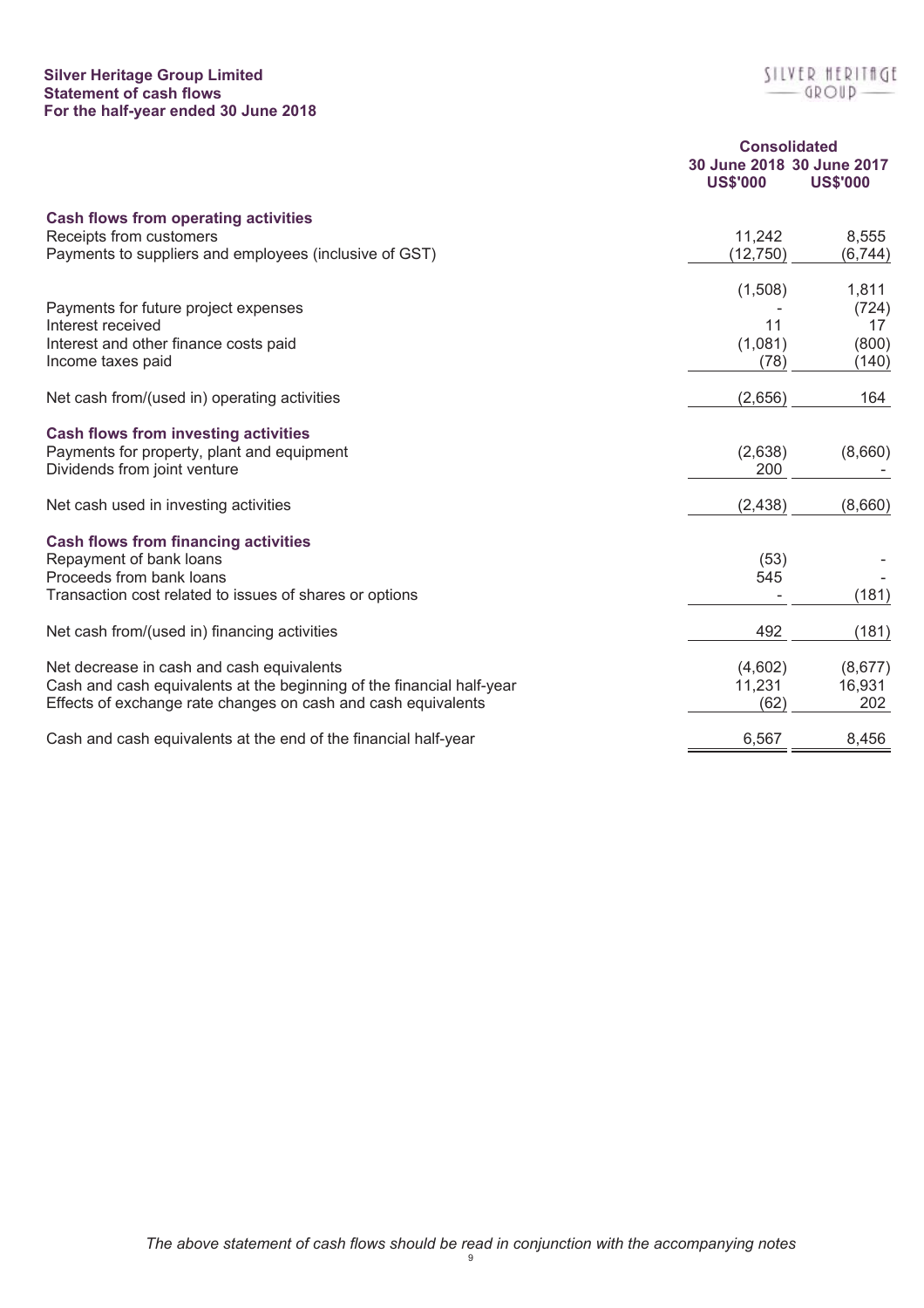## **Silver Heritage Group Limited Notes to the financial statements 30 June 2018**

# **Note 1. General information**

The financial statements cover Silver Heritage Group Limited ('Company' or 'parent entity') as a Group consisting of Silver Heritage Group Limited and the entities it controlled at the end of, or during, the half-year, together referred to in these financial statements as the 'Group'. The financial statements are presented in United States dollars, which is Silver Heritage Group Limited's functional and presentation currency.

Silver Heritage Group Limited is a listed public company limited by shares, incorporated and domiciled in Australia. Its registered office and principal place of business are:

| <b>Registered office</b>    | <b>Principal place of business</b> |
|-----------------------------|------------------------------------|
| Level 12, 225 George Street | 6/F The Phoenix, 23 Luard Road     |
| Sydney, NSW 2000            | Wan Chai                           |
| Australia                   | Hong Kong                          |

A description of the nature of the Group's operations and its principal activities are included in the Directors' report, which is not part of the financial statements.

The financial statements were authorised for issue, in accordance with a resolution of Directors, on 31 August 2018. The Directors have the power to amend and reissue the financial statements.

## **Note 2. Significant accounting policies**

These general purpose financial statements for the interim half-year reporting period ended 30 June 2018 have been prepared in accordance with Australian Accounting Standard AASB 134 'Interim Financial Reporting' and the Corporations Act 2001, as appropriate for for-profit oriented entities. Compliance with AASB 134 ensures compliance with International Financial Reporting Standard IAS 34 'Interim Financial Reporting'.

These general purpose financial statements do not include all the notes of the type normally included in annual financial statements. Accordingly, these financial statements are to be read in conjunction with any public announcements made by the Company during the interim reporting period in accordance with the continuous disclosure requirements of the Corporations Act 2001.

The principal accounting policies adopted are consistent with those of the previous financial year and corresponding interim reporting period, except for the policies stated below.

# **New or amended Accounting Standards and Interpretations adopted**

The Group has adopted all of the new or amended Accounting Standards and Interpretations issued by the Australian Accounting Standards Board ('AASB') that are mandatory for the current reporting period. The adoption of these Accounting Standards and Interpretations did not have any significant impact on the financial performance or position of the Group during the financial half-year ended 30 June 2018 and are not expected to have any significant impact for the financial year ending 31 December 2018.

Any new or amended Accounting Standards or Interpretations that are not yet mandatory have not been early adopted.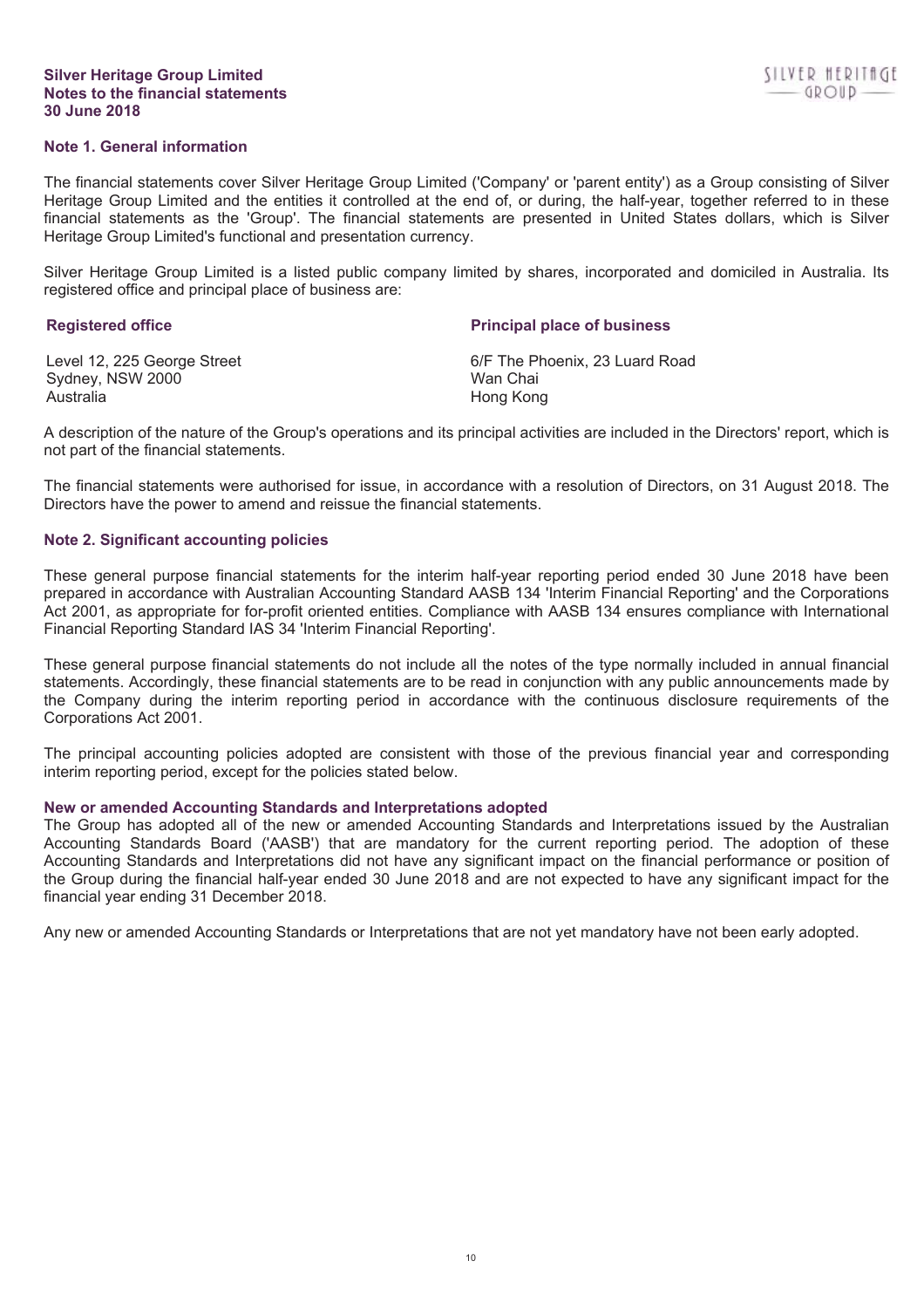# **Note 2. Significant accounting policies (continued)**

The following Accounting Standards and Interpretations are most relevant to the Group:

#### *AASB 9 Financial Instruments*

The Group has adopted AASB 9 from 1 January 2018. The standard introduced new classification and measurement models for financial assets. A financial asset shall be measured at amortised cost if it is held within a business model whose objective is to hold assets in order to collect contractual cash flows which arise on specified dates and that are solely principal and interest. A debt investment shall be measured at fair value through other comprehensive income if it is held within a business model whose objective is to both hold assets in order to collect contractual cash flows which arise on specified dates that are solely principal and interest as well as selling the asset on the basis of its fair value. All other financial assets are classified and measured at fair value through profit or loss unless the entity makes an irrevocable election on initial recognition to present gains and losses on equity instruments (that are not held-for-trading or contingent consideration recognised in a business combination) in other comprehensive income ('OCI'). Despite these requirements, a financial asset may be irrevocably designated as measured at fair value through profit or loss to reduce the effect of, or eliminate, an accounting mismatch. For financial liabilities designated at fair value through profit or loss, the standard requires the portion of the change in fair value that relates to the entity's own credit risk to be presented in OCI (unless it would create an accounting mismatch). New simpler hedge accounting requirements are intended to more closely align the accounting treatment with the risk management activities of the entity. New impairment requirements use an 'expected credit loss' ('ECL') model to recognise an allowance. Impairment is measured using a 12-month ECL method unless the credit risk on a financial instrument has increased significantly since initial recognition in which case the lifetime ECL method is adopted. For receivables, a simplified approach to measuring expected credit losses using a lifetime expected loss allowance is available.

The adoption of this standard did not impact the financial position or performance of the Group in either the current or prior period. The Group's only financial assets and financial liabilities continue to be carried at amortised cost under AASB 9.

## *AASB 15 Revenue from Contracts with Customers*

The Group has adopted AASB 15 from 1 January 2018. The standard provides a single comprehensive model for revenue recognition. The core principle of the standard is that an entity shall recognise revenue to depict the transfer of promised goods or services to customers at an amount that reflects the consideration to which the entity expects to be entitled in exchange for those goods or services. The standard introduces a new contract-based revenue recognition model with a measurement approach that is based on an allocation of the transaction price. This is described further in the accounting policies below. Where required, credit risk is presented separately as an expense rather than adjusted against revenue. Contracts with customers are presented in an entity's statement of financial position as a contract liability, a contract asset, or a receivable, depending on the relationship between the entity's performance and the customer's payment. Customer acquisition costs and costs to fulfil a contract can, subject to certain criteria, be capitalised as an asset and amortised over the contract period.

The adoption of this standard did not impact the financial position or performance of the Group in either the current or prior period. The Group's existing accounting policies are consistent with the requirements of AASB 15 with respect to the recognition and measurement of revenue including the timing of such recognition. That is, existing accounting policies require revenue to be recognised at the time of transfer of goods and services to the customer which represents the satisfaction of the primary performance obligation. The measurement of revenue recognition is not affected by any variable consideration or financing components within customer contracts. The Group is not subject to significant credit risk and therefore recognition of expected credit losses on receivables is not material. There are no contract assets or contract liabilities to be recognised. There has been no expenditure that would qualify for capitalisation as customer acquisition or fulfilment assets.

## **Revenue recognition**

The Group recognises revenue as follows:

## *Casino and gaming equipment revenue from own venues*

Revenue from casino and gaming equipment from own venues is recognised on an accruals basis in accordance with the contractual terms of agreement.

## *Share of casino and gaming equipment revenue from third party venues*

Revenue from shared casino and gaming equipment from third party venues is recognised on an accruals basis in accordance with the contractual terms of respective leasing or revenue sharing agreements. Such revenue is calculated at an agreed percentage of net winnings from each item of gaming equipment after deducting relevant gaming tax.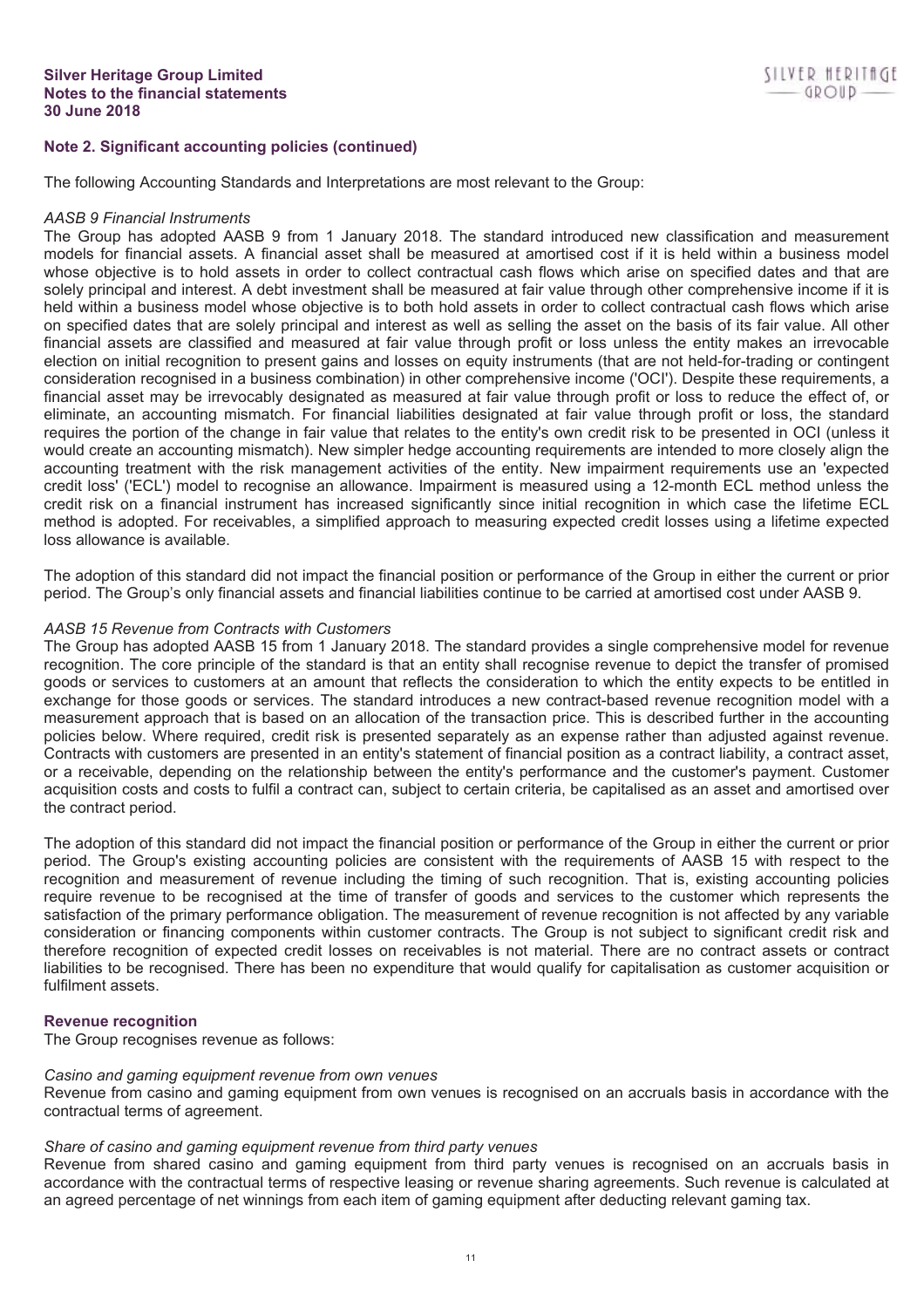# **Note 2. Significant accounting policies (continued)**

#### *Resort revenue*

Resort revenue is recognised when the service is rendered.

## *Consulting fees*

Consulting fee revenue is recognised when the service is rendered.

## *Interest*

Interest revenue is recognised as interest accrues using the effective interest method. This is a method of calculating the amortised cost of a financial asset and allocating the interest income over the relevant period using the effective interest rate, which is the rate that exactly discounts estimated future cash receipts through the expected life of the financial asset to the net carrying amount of the financial asset.

#### *Rental revenue - equipment gaming machines*

Rental revenue is recognised when it is received or when the right to receive payment is established.

## *Other revenue*

Other revenue is recognised when it is received or when the right to receive payment is established.

# **Trade and other receivables**

Trade receivables are initially recognised at fair value and subsequently measured at amortised cost using the effective interest method, less any allowance for expected credit losses. Trade receivables are generally due for settlement within 30 days.

The Group has applied the simplified approach to measuring expected credit losses, which uses a lifetime expected loss allowance. To measure the expected credit losses, trade receivables have been grouped based on days overdue.

## **Contract assets**

Contract assets are recognised when the Group has satisfied the performance obligations in the contract and either has not recognised a receivable to reflect its unconditional right to consideration or the consideration is not due. Contract assets are treated as financial assets for impairment purposes.

## **Investments and other financial assets**

Investments and other financial assets are initially measured at fair value. Transaction costs are included as part of the initial measurement, except for financial assets at fair value through profit or loss. Such assets are subsequently measured at either amortised cost or fair value depending on their classification. Classification is determined based on both the business model within which such assets are held and the contractual cash flow characteristics of the financial asset unless, an accounting mismatch is being avoided.

Financial assets are derecognised when the rights to receive cash flows have expired or have been transferred and the Group has transferred substantially all the risks and rewards of ownership. When there is no reasonable expectation of recovering part or all of a financial asset, it's carrying value is written off.

## *Impairment of financial assets*

The Group recognises a loss allowance for expected credit losses on financial assets which are either measured at amortised cost or fair value through other comprehensive income. The measurement of the loss allowance depends upon the Group's assessment at the end of each reporting period as to whether the financial instrument's credit risk has increased significantly since initial recognition, based on reasonable and supportable information that is available, without undue cost or effort to obtain.

Where there has not been a significant increase in exposure to credit risk since initial recognition, a 12-month expected credit loss allowance is estimated. This represents a portion of the asset's lifetime expected credit losses that is attributable to a default event that is possible within the next 12 months. Where a financial asset has become credit impaired or where it is determined that credit risk has increased significantly, the loss allowance is based on the asset's lifetime expected credit losses. The amount of expected credit loss recognised is measured on the basis of the probability weighted present value of anticipated cash shortfalls over the life of the instrument discounted at the original effective interest rate.

For financial assets measured at fair value through other comprehensive income, the loss allowance is recognised within other comprehensive income. In all other cases, the loss allowance is recognised in profit or loss.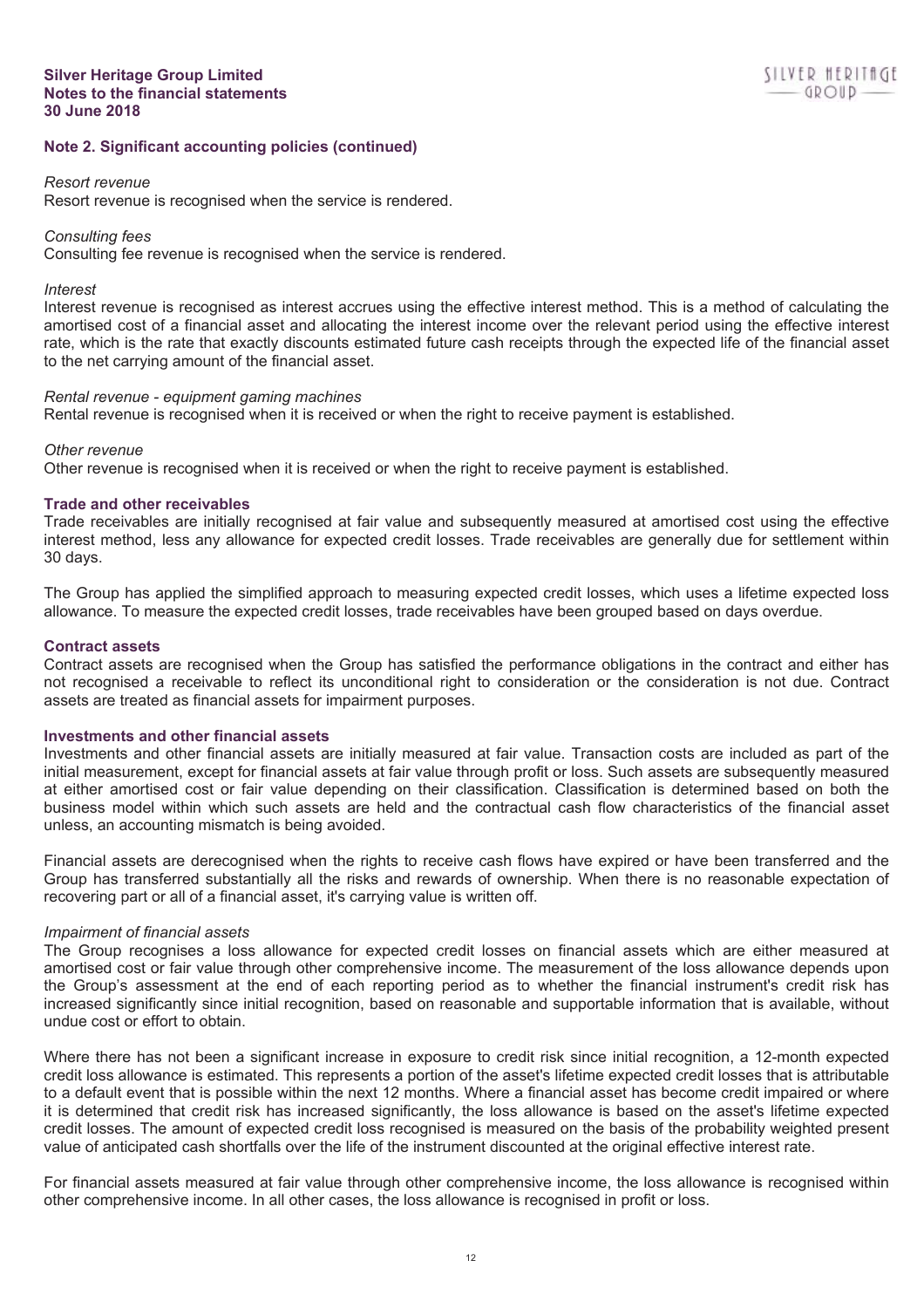# **Note 2. Significant accounting policies (continued)**

## **Contract liabilities**

Contract liabilities are recognised when a customer pays consideration, or when the Group recognises a receivable to reflect its unconditional right to consideration (whichever is earlier), before the Group has transferred the goods or services to the customer. The liability is the Group's obligation to transfer goods or services to a customer from which it has received consideration.

# **Going concern**

The financial statements have been prepared on a going concern basis, notwithstanding the loss of \$9,938,000 for period ended 30 June 2018 and the net current liabilities of \$8,842,000 as at 30 June 2018 which create significant uncertainty in relation to going concern.

Fundamental to continue as a going concern is the Group's ability to raise capital as and when required. The Company is currently working on a capital raising, the details of which are still being finalised. The Company believes that once the capital raising is completed, the debt amortisation and redemption premium payments to OCP at the end of the year will not be at risk of default. The additional funds will be for working capital requirement whilst Tiger Palace Resort is still in the ramping up phase.

As described in note 15 to the financial statements, the Group is subject to financial covenants under the bonds issued on 26 August 2016 for a remaining face value of US\$18,000,000. The financial covenants are tested quarterly on the basis of management accounts delivered to the bondholders within 30 days of the end of the relevant quarter. In the absence of a waiver or deferral, there would be a breach of one or more of the financial covenants at the time that the covenants are next tested, with respect to the quarters ending 31 March 2018 and 30 June 2018. As at the date of this report, the Group has obtained and maintains express waivers from all of the bondholders in relation to temporary covenant suspension testing of the financial covenants contained in the bonds. In the event of any potential default, the bondholders or the security trustee may declare all outstanding bonds, together with accrued and unpaid interest and all other amounts accrued or outstanding under the bond instrument, immediately due and payable at the redemption price. The satisfactory conclusion of discussions with the bondholders are another fundamental component of the Group's ability to continue as a going concern.

The Directors believe that the Group will be successful in raising the required capital and in concluding its discussions with its bondholders. As a consequence, the Directors believe that the Group will be able to continue as a going concern and, accordingly, the financial statements have been prepared on a going concern basis. The financial statements do not include any adjustments relating to recoverability and classification of recorded asset amounts or the amount and classification of liabilities that might not be necessary should the Group not continue as a going concern.

# **Note 3. Operating segments**

# *Identification of reportable operating segments*

The Board of Directors together with the Executive team (who are identified as the Chief Operating Decision Makers ('CODM')) considers the business from both a geographic and business unit perspective. These operating segments are based on the internal reports that are reviewed and used by the CODM in assessing performance and in determining the allocation of resources. Geographically, the business operates in the primary geographic areas are in Vietnam, Nepal and Laos. The Group has four reportable business unit segments being Phoenix, TMCCK, Tiger Palace Resort ('TPR1') and Laos (Electronic Gaming Machines). The Group's reportable segments are strategic business units that are organised based on their function and targeted customer groups. They are managed separately because each business unit requires localised knowledge, different skill sets and marketing strategies.

The CODM reviews segment results in the form of Adjusted EBITDA (earnings before interest, tax, depreciation and amortisation, adjusted for impairment of assets, expenses incurred for future projects, one-off exceptional items and sharebased compensation expense). The accounting policies adopted for internal reporting to the CODM are consistent with those adopted in the financial statements.

The information reported to the CODM is on at least a monthly basis.

## *Intersegment transactions*

Intersegment transactions were made at market rates. Intersegment transactions are eliminated on consolidation.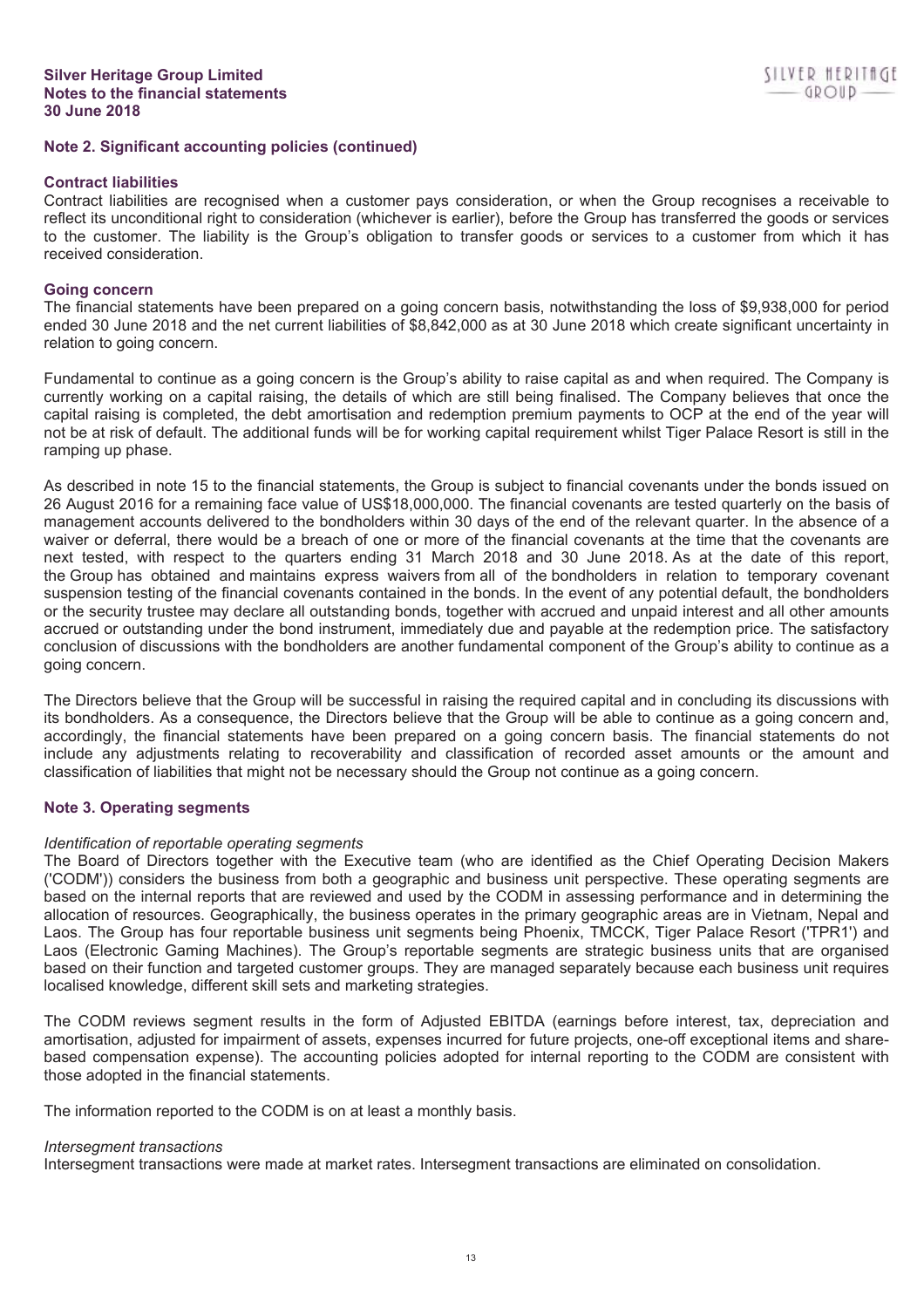# **Silver Heritage Group Limited Notes to the financial statements 30 June 2018**

# **Note 3. Operating segments (continued)**

## *Intersegment receivables, payables and loans*

Intersegment loans are initially recognised at the consideration received. Intersegment loans receivable and loans payable that earn or incur non-market interest are not adjusted to fair value based on market interest rates. Intersegment loans are eliminated on consolidation.

# *Operating segment information*

| Consolidated - 30 June 2018        | Laos<br>US\$'000 | Nepal<br>TMCCK<br>US\$'000 | Nepal<br>TPR1<br>US\$'000 | Vietnam<br>US\$'000 | Total<br>US\$'000 |
|------------------------------------|------------------|----------------------------|---------------------------|---------------------|-------------------|
| <b>Revenue</b>                     |                  |                            |                           |                     |                   |
| Gaming revenue                     |                  | 2,373                      | 2,027                     | 5,806               | 10,206            |
| Other revenue                      | 152              | 3                          | 772                       | 122                 | 1,049             |
| Total revenue                      | 152              | 2,376                      | 2,799                     | 5,928               | 11,255            |
| Total segment revenue              | 152              | 2,376                      | 2,799                     | 5,928               | 11,255            |
| Interest revenue                   |                  |                            |                           |                     | 11                |
| Corporate revenue                  |                  |                            |                           |                     | 22                |
| <b>Total revenue</b>               |                  |                            |                           |                     | 11,288            |
| <b>Segment profit/(loss)</b>       | 63               | 42                         | (2,795)                   | 2,443               | (247)             |
| Corporate expenses                 |                  |                            |                           |                     | (1, 566)          |
| Share of profit from joint venture |                  |                            |                           |                     | 90                |
| Restructuring expenses             |                  |                            |                           |                     | (449)             |
| Share based payments               |                  |                            |                           |                     | (22)              |
| Provision for doubtful receivables |                  |                            |                           |                     | (443)             |
| Impairment of assets               |                  |                            |                           |                     | (1, 179)          |
| Depreciation and amortisation      |                  |                            |                           |                     | (3, 140)          |
| Finance costs                      |                  |                            |                           |                     | (2,633)           |
| Legal and professional fees        |                  |                            |                           |                     | (379)             |
| Loss before income tax expense     |                  |                            |                           |                     | (9,968)           |
| Income tax expense                 |                  |                            |                           |                     | (91)              |
| Loss after income tax expense      |                  |                            |                           |                     | (10, 059)         |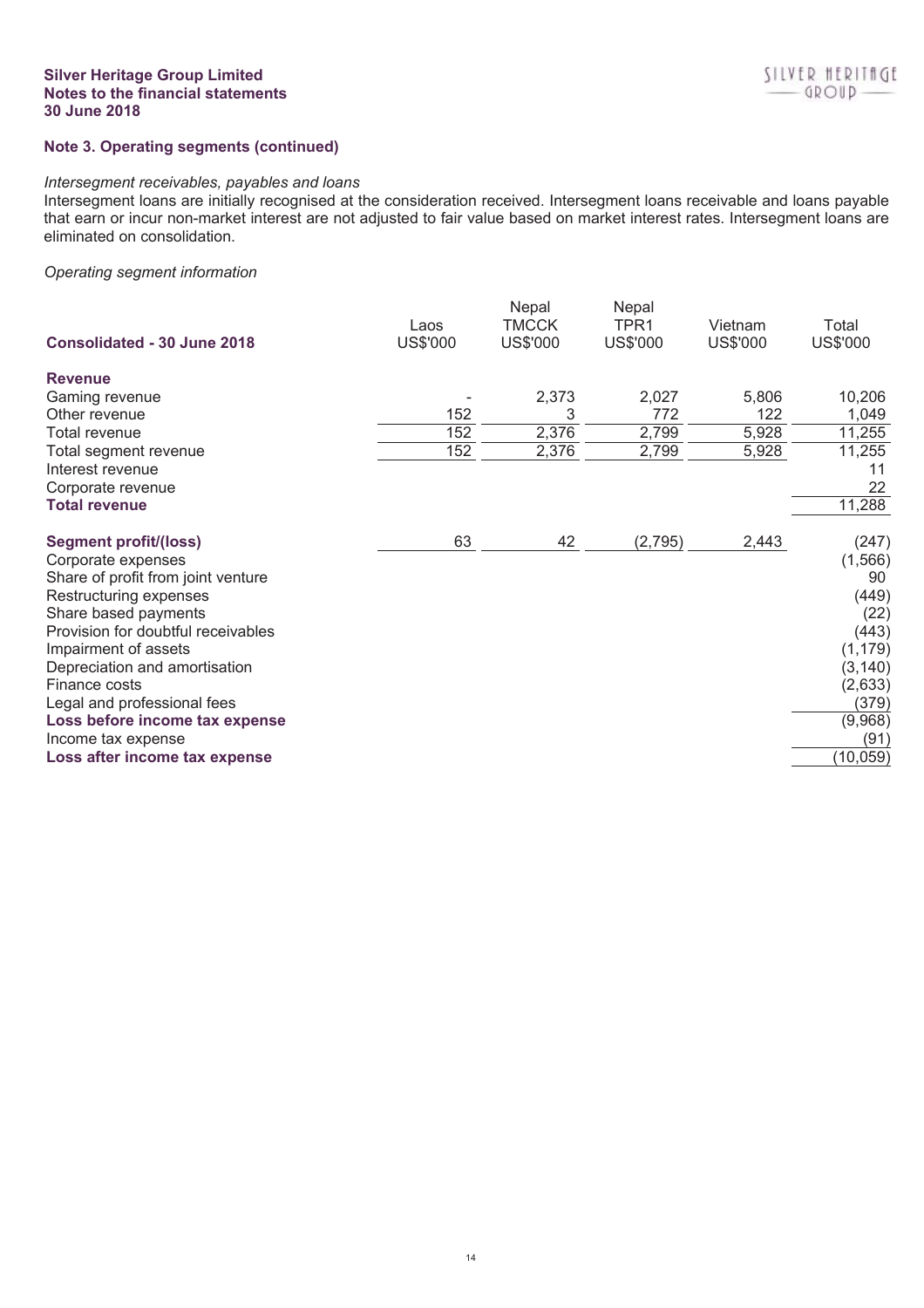# **Silver Heritage Group Limited Notes to the financial statements 30 June 2018**

| Consolidated - 30 June 2017        | Laos<br>US\$'000 | Nepal<br>TMCCK<br><b>US\$'000</b> | Nepal<br>TPR1<br><b>US\$'000</b> | Vietnam<br>US\$'000 | Total<br>US\$'000 |
|------------------------------------|------------------|-----------------------------------|----------------------------------|---------------------|-------------------|
| <b>Revenue</b>                     |                  |                                   |                                  |                     |                   |
| Gaming revenue                     |                  | 2,411                             |                                  | 4,984               | 7,395             |
| Other revenue                      | 335              | 14                                |                                  | 244                 | 593               |
| Total revenue                      | 335              | 2,425                             |                                  | 5,228               | 7,988             |
| Total segment revenue              | 335              | 2,425                             |                                  | 5,228               | 7,988             |
| Interest revenue                   |                  |                                   |                                  |                     | 17                |
| Corporate revenue                  |                  |                                   |                                  |                     | 53                |
| <b>Total revenue</b>               |                  |                                   |                                  |                     | 8,058             |
| <b>Segment profit</b>              | 181              | 57                                |                                  | 2,857               | 3,095             |
| Corporate expenses                 |                  |                                   |                                  |                     | (1, 530)          |
| Share of profit from joint venture |                  |                                   |                                  |                     | 19                |
| Restructuring expenses             |                  |                                   |                                  |                     | (117)             |
| Fund raising expenses              |                  |                                   |                                  |                     | (575)             |
| Depreciation and amortisation      |                  |                                   |                                  |                     | (1, 378)          |
| Finance costs                      |                  |                                   |                                  |                     | (1,896)           |
| Expenses for future projects       |                  |                                   |                                  |                     | (724)             |
| Legal and professional fees        |                  |                                   |                                  |                     | (396)             |
| Loss before income tax expense     |                  |                                   |                                  |                     | (3, 502)          |
| Income tax expense                 |                  |                                   |                                  |                     | (16)              |
| Loss after income tax expense      |                  |                                   |                                  |                     | (3, 518)          |

All corporate assets and liabilities (including cash and cash equivalents) are not allocated to the operating segments as they are managed on an overall group basis.

The CODM reviews segment results in the form of adjusted EBITDA as such depreciation and amortisation have not been allocated to the individual operating segments.

# **Note 4. Revenue**

| 30 June 2018 30 June 2017<br><b>US\$'000</b><br>4,400<br>5,806<br>768<br>10,974 | <b>US\$'000</b><br>2,411<br>4,984<br>7,395 |
|---------------------------------------------------------------------------------|--------------------------------------------|
|                                                                                 |                                            |
|                                                                                 |                                            |
|                                                                                 |                                            |
|                                                                                 |                                            |
|                                                                                 |                                            |
|                                                                                 |                                            |
|                                                                                 |                                            |
|                                                                                 |                                            |
| 21                                                                              | 21                                         |
| 152                                                                             | 335                                        |
| 130                                                                             | 290                                        |
| 303                                                                             | 646                                        |
|                                                                                 | 8,041                                      |
|                                                                                 | 11,277                                     |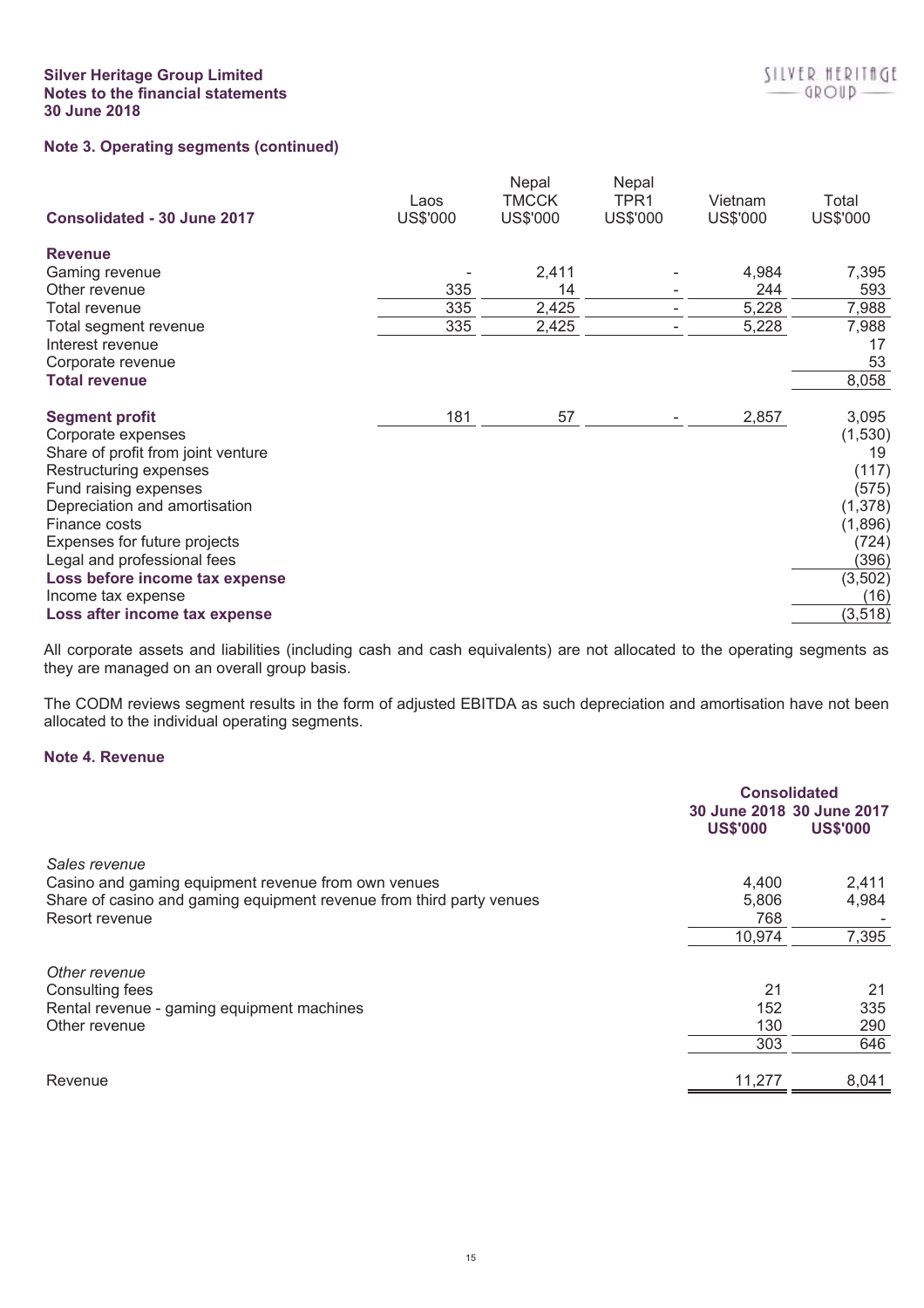|                                                                                    | <b>Consolidated</b><br>30 June 2018 30 June 2017<br><b>US\$'000</b> | <b>US\$'000</b>                        |
|------------------------------------------------------------------------------------|---------------------------------------------------------------------|----------------------------------------|
| Timing of revenue recognition<br>Goods and services transferred at a point in time | 11,277                                                              | 8,041                                  |
| Note 5. Current assets - cash and cash equivalents                                 |                                                                     |                                        |
|                                                                                    | <b>Consolidated</b>                                                 |                                        |
|                                                                                    | 30 June<br>2018<br><b>US\$'000</b>                                  | 31 December<br>2017<br><b>US\$'000</b> |
| Cash on hand                                                                       | 3,752                                                               | 3.144                                  |

| Cash on deposit | 1.212<br>ے اے ، | ,182   |
|-----------------|-----------------|--------|
|                 | 6,567           | 11,231 |
|                 |                 |        |

Cash at bank 1,603 6,905

The cash on deposit of US\$1,212,000 (31 December 2017: US\$1,182,000) is held in a bank account that is jointly controlled by the Group and the Group's bondholder. These funds can only be withdrawn with the approval of the bondholder, and can only be used for the development of the Group's Tiger Palace Resort project in Bhairahawa, Nepal or other purposes at the discretion of the bondholder.

# **Note 6. Current assets - trade and other receivables**

|                                                               |                                    | <b>Consolidated</b>                    |  |
|---------------------------------------------------------------|------------------------------------|----------------------------------------|--|
|                                                               | 30 June<br>2018<br><b>US\$'000</b> | 31 December<br>2017<br><b>US\$'000</b> |  |
| Trade receivables                                             | 58                                 | 23                                     |  |
| Other receivables<br>Less: Provision for doubtful receivables | 4,357<br>(40)                      | 3,252                                  |  |
|                                                               | 4,317                              | 3,252                                  |  |
|                                                               | 4,375                              | 3,275                                  |  |

The provision for doubtful receivable relates to the receivable from Bromhead Holdings. Bromhead Holdings purchased some EGMs when the Group ceased operations in the Philippines. Whilst some payments were received, the balance has aged and is deemed doubtful.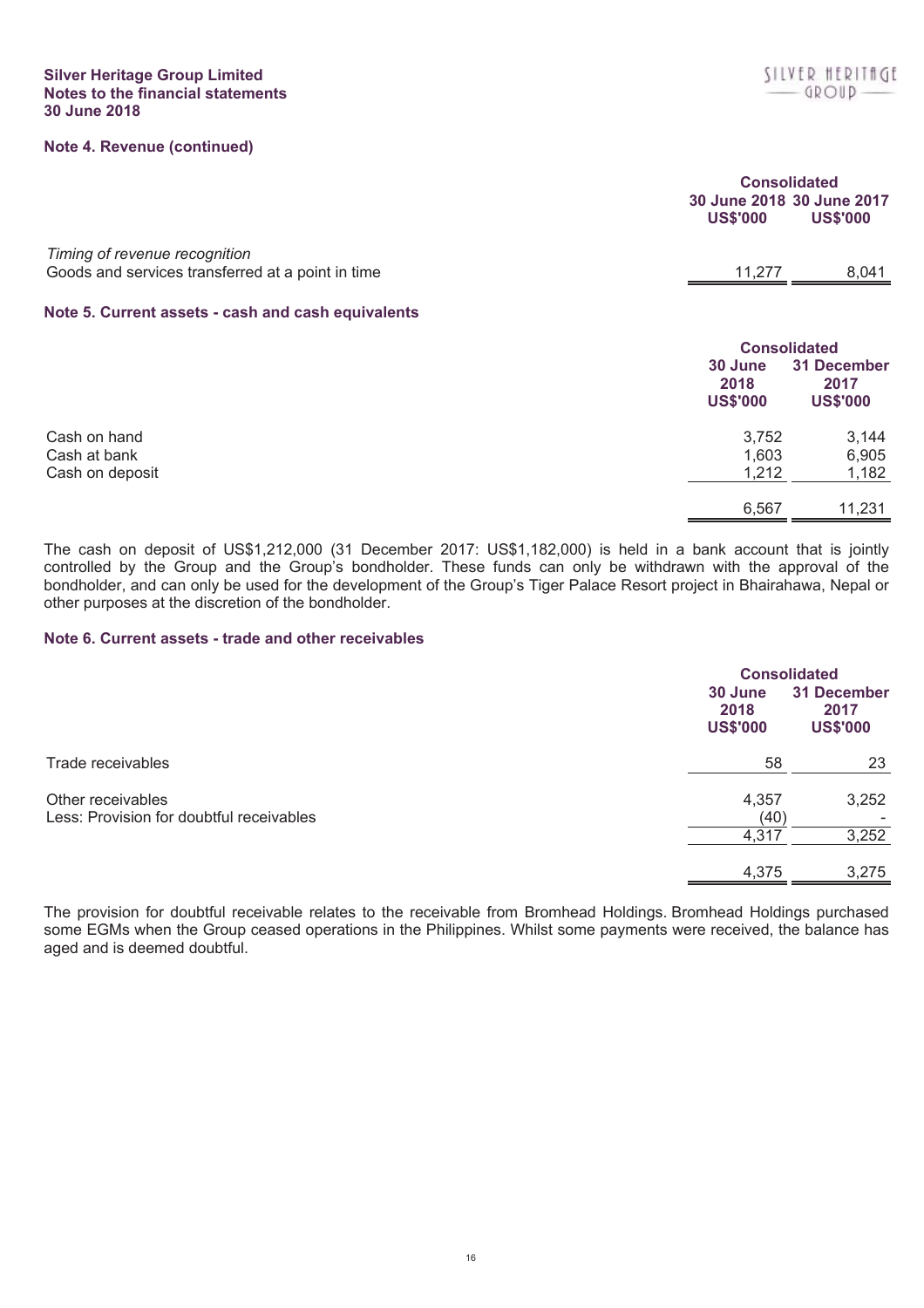|                                                               |                                    | <b>Consolidated</b>                    |  |
|---------------------------------------------------------------|------------------------------------|----------------------------------------|--|
|                                                               | 30 June<br>2018<br><b>US\$'000</b> | 31 December<br>2017<br><b>US\$'000</b> |  |
| Other receivables<br>Less: Provision for doubtful receivables | 441<br>(403)                       | 496                                    |  |
|                                                               | 38                                 | 496                                    |  |

The provision for doubtful receivables relates to the receivable from Rajendra Bajgain and Nabaraj Bajgain. The receivables from both Rajendra and Nabaraj Bajgain relate to unpaid share capital in the local Nepal entity and advances. Whilst some payments were received, the remaining amounts have aged and are deemed doubtful.

# **Note 8. Non-current assets - investments accounted for using the equity method**

|                             | <b>Consolidated</b> |                 |
|-----------------------------|---------------------|-----------------|
|                             | 30 June             | 31 December     |
|                             | 2018                | 2017            |
|                             | <b>US\$'000</b>     | <b>US\$'000</b> |
| Investment in joint venture | 128                 | 238             |

### *Reconciliation*

Reconciliation of the carrying amounts at the beginning and end of the current and previous financial half-year are set out below:

| Opening carrying amount            | 238   | 199   |
|------------------------------------|-------|-------|
| Share of profit from joint venture | 90    | 289   |
| Share of dividends paid            | (200) | (250) |
| Closing carrying amount            | 128   | 238   |

# **Note 9. Non-current assets - property, plant and equipment**

|                                                                 | 30 June<br>2018<br><b>US\$'000</b> | <b>Consolidated</b><br>31 December<br>2017<br><b>US\$'000</b> |
|-----------------------------------------------------------------|------------------------------------|---------------------------------------------------------------|
| Land - at cost                                                  | 2,078                              | 2,173                                                         |
| Building - at cost<br>Less: Accumulated depreciation            | 38,212<br>(488)<br>37,724          | 36,686<br>36,686                                              |
| Plant and equipment - at cost<br>Less: Accumulated depreciation | 20,266<br>(9,636)                  | 23,641<br>(7, 524)                                            |
| Less: Accumulated impairment                                    | (312)<br>10,318                    | (312)<br>15,805                                               |
|                                                                 | 50,120                             | 54,664                                                        |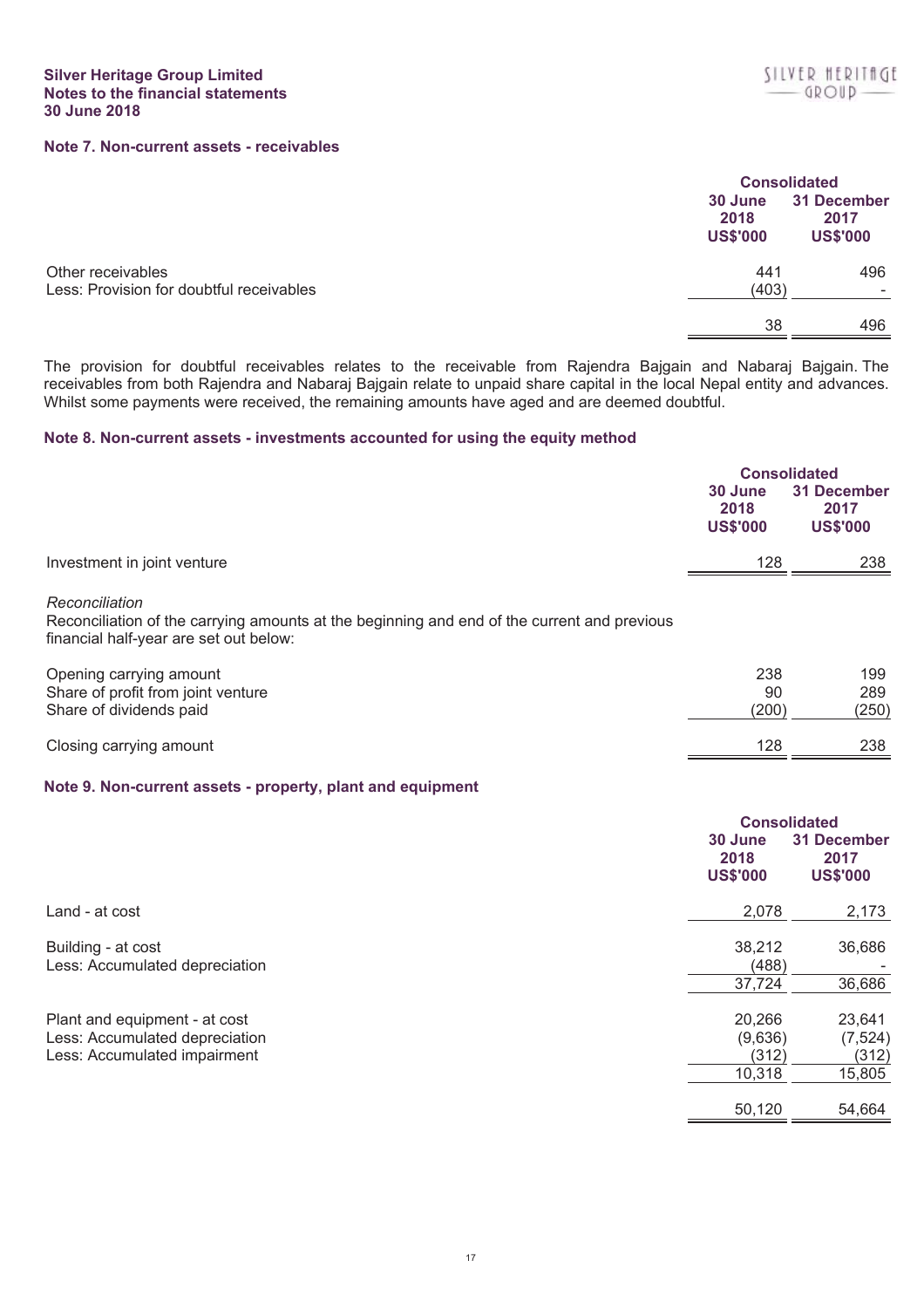# **Note 9. Non-current assets - property, plant and equipment (continued)**

#### *Reconciliations*

Reconciliations of the written down values at the beginning and end of the current financial half-year are set out below:

| <b>Consolidated</b>                             | Land<br>US\$'000 | <b>Building</b><br>US\$'000 | Plant and<br>equipment<br>US\$'000 | Total<br>US\$'000 |
|-------------------------------------------------|------------------|-----------------------------|------------------------------------|-------------------|
| Balance at 1 January 2018                       | 2,173            | 36.686                      | 15,805                             | 54,664            |
| Additions                                       |                  | 867                         | 1,771                              | 2,638             |
| <b>Disposals</b>                                |                  |                             | (522)                              | (522)             |
| Revision of estimate of Tiger One project costs |                  | (3, 146)                    | 648                                | (2, 498)          |
| Exchange differences                            | (95)             | (1,058)                     | (304)                              | (1, 457)          |
| Transfers in/(out)                              | -                | 4.883                       | (4,883)                            |                   |
| Depreciation expense                            |                  | (508)                       | (2, 197)                           | (2,705)           |
| Balance at 30 June 2018                         | 2,078            | 37,724                      | 10,318                             | 50,120            |

# **Note 10. Non-current assets - intangibles**

| <b>Consolidated</b>                |                                        |
|------------------------------------|----------------------------------------|
| 30 June<br>2018<br><b>US\$'000</b> | 31 December<br>2017<br><b>US\$'000</b> |
| 4,034                              | 4,034                                  |
| (83)                               | (56)                                   |
|                                    | (2,079)                                |
| 693                                | 1,899                                  |
| 9,000                              | 9,000                                  |
|                                    | (3,082)                                |
| 5,510                              | 5,918                                  |
| 611                                | 611                                    |
|                                    | (299)                                  |
| 312                                | 312                                    |
| 6,515                              | 8,129                                  |
|                                    | (3,258)<br>(3,490)<br>(299)            |

# *Reconciliations*

Reconciliations of the written down values at the beginning and end of the current financial half-year are set out below:

| <b>Consolidated</b>       | Software<br>licences<br><b>US\$'000</b> | Service<br>agreement<br>US\$'000 | Indefinite life<br>intangible<br>asset*<br>US\$'000 | Total<br><b>US\$'000</b> |
|---------------------------|-----------------------------------------|----------------------------------|-----------------------------------------------------|--------------------------|
| Balance at 1 January 2018 | 1,899                                   | 5.918                            | 312                                                 | 8.129                    |
| Impairment                | (1, 179)                                |                                  |                                                     | (1, 179)                 |
| Amortisation expense      | (27)                                    | (408)                            |                                                     | (435)                    |
| Balance at 30 June 2018   | 693                                     | 5.510                            | 312                                                 | 6,515                    |

\* The indefinite life intangible asset represents the Group's acquisition of SHL Management Services (KTM) Private Limited (formerly, Happy World Pvt. Ltd.) to obtain a casino licence in Nepal.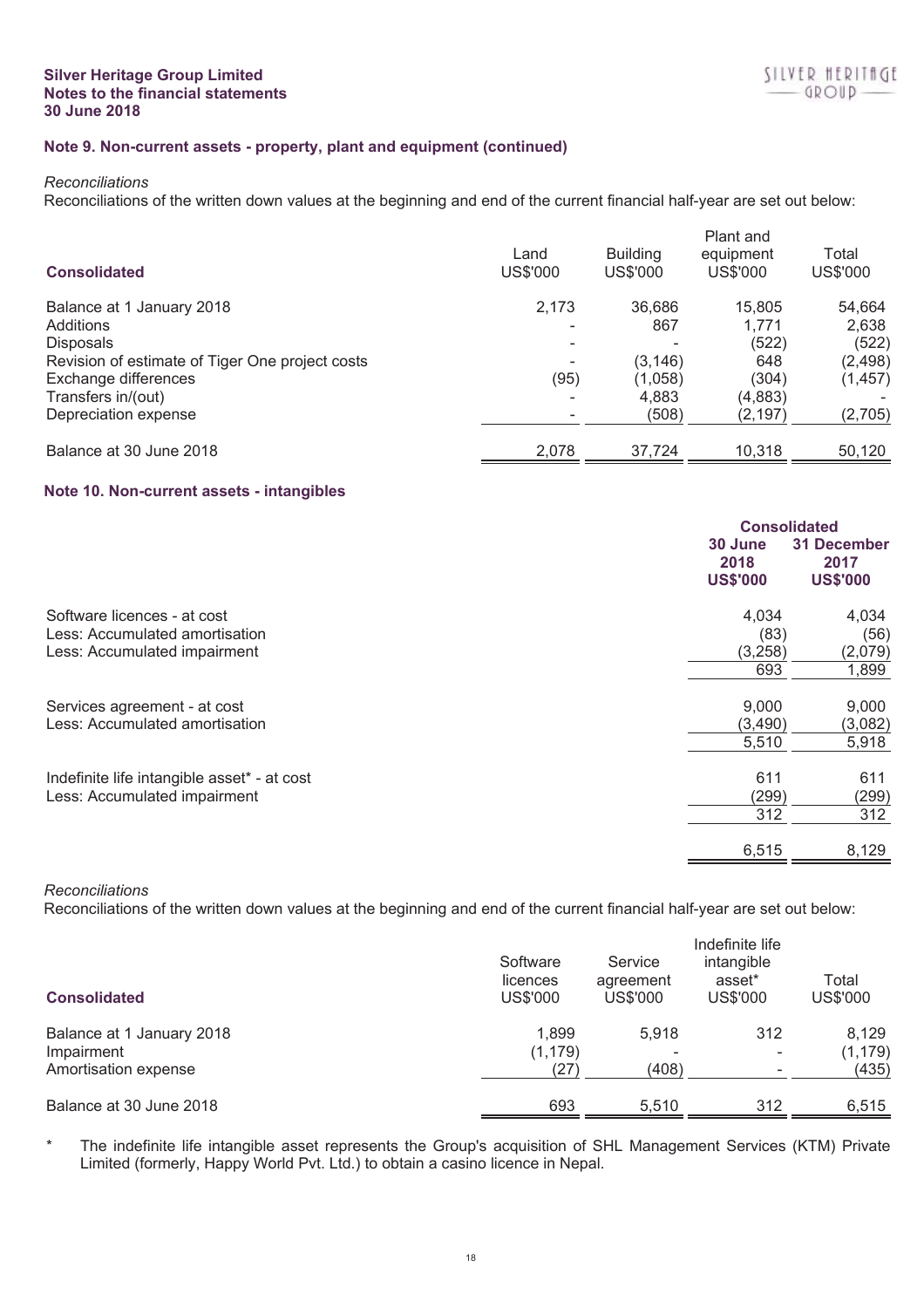# **Silver Heritage Group Limited Notes to the financial statements 30 June 2018**

# **Note 11. Non-current assets - other**

|                                                                    | 30 June<br>2018<br><b>US\$'000</b> | <b>Consolidated</b><br><b>31 December</b><br>2017<br><b>US\$'000</b> |
|--------------------------------------------------------------------|------------------------------------|----------------------------------------------------------------------|
| Advanced project costs                                             | $\sim$                             | 1,040                                                                |
| Deposit for land                                                   | ۰                                  | 3,130                                                                |
| Impairment of advanced project costs and write of deposit for land | $\overline{\phantom{a}}$           | (4, 170)                                                             |
| Deposits - other                                                   | 272                                | 797                                                                  |
|                                                                    | 272                                | 797                                                                  |

# **Note 12. Current liabilities - trade and other payables**

|                           | 30 June<br>2018<br><b>US\$'000</b> | <b>Consolidated</b><br>31 December<br>2017<br><b>US\$'000</b> |
|---------------------------|------------------------------------|---------------------------------------------------------------|
| Trade payables            | 3,139                              | 2,124                                                         |
| Accrued expenses          | 2,323                              | 3,233                                                         |
| Accrued interest on bonds | 1,309                              | 1,732                                                         |
| Other payables            | 1,757                              | 2,647                                                         |
|                           | 8,528                              | 9,736                                                         |

# **Note 13. Current liabilities - borrowings**

|                                    | <b>Consolidated</b><br>30 June<br>2018<br><b>US\$'000</b> | 31 December<br>2017<br><b>US\$'000</b> |
|------------------------------------|-----------------------------------------------------------|----------------------------------------|
| <b>Bank loans</b><br>Bonds payable | 2,158<br>9,850                                            | 2,310<br>1,751                         |
|                                    | 12,008                                                    | 4,061                                  |

Refer to note 15 for further information on assets pledged as security and financing arrangements.

# **Note 14. Non-current liabilities - payables**

|                                             |                                    | <b>Consolidated</b>                    |  |
|---------------------------------------------|------------------------------------|----------------------------------------|--|
|                                             | 30 June<br>2018<br><b>US\$'000</b> | 31 December<br>2017<br><b>US\$'000</b> |  |
| Accrued interest on bonds<br>Other payables | 1,452<br>$\overline{\phantom{a}}$  | 363<br>478                             |  |
|                                             | 1,452                              | 841                                    |  |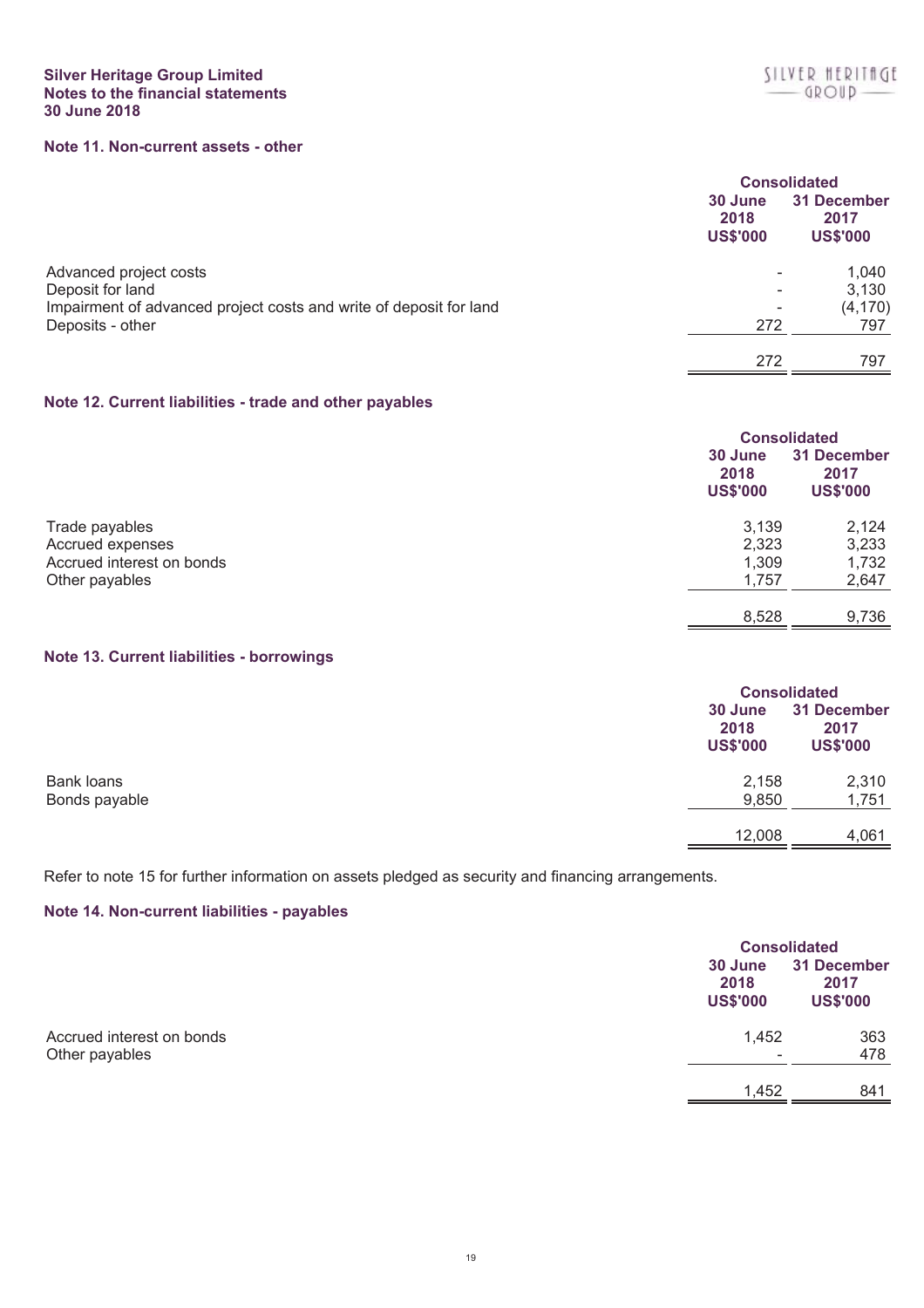**Consolidated**

## **Note 15. Non-current liabilities - borrowings**

|               |                                    | <b>Consolidated</b>                    |  |
|---------------|------------------------------------|----------------------------------------|--|
|               | 30 June<br>2018<br><b>US\$'000</b> | 31 December<br>2017<br><b>US\$'000</b> |  |
| Bank loans    | 10,044                             | 9,940                                  |  |
| Bonds payable | 7,092                              | 14,678                                 |  |
|               | 17,136                             | 24,618                                 |  |

## **Bank loans**

The Group has a lending facility with a consortium of Nepalese Banks of NPR 1,104,450,000 (US\$10,268,000) (31 December 2017: NPR 1,110,000,000; US\$10,792,000) which is used for the construction of the integrated resort at Bhairahawa, Nepal. The term of the loan is repayable in 38 quarterly instalments with the first instalment paid on 22 April 2018. Interest is paid on a quarterly basis at a variable rate, which for the period averaged 12.14% p.a. (2017: 11.58% p.a.).

The Group also has a one-year demand loan facility with two Nepalese Banks of up to NPR 280,000,000 (US\$2,603,000) of which NPR 208,000,000 (US\$1,193,400) (31 December 2017: NPR 150,000,000; US\$1,458,000) was drawn. Interest is paid on a quarterly basis at a variable rate, which for the period averaged 12% p.a. (2017: 12% p.a.).

## **Bonds payable**

As at 30 June 2018, the total fair value of bonds issued was US\$16,942,000 (31 December 2017: US\$16,429,000). The bonds have an interest rate of 8% p.a. payable semi-annually in arrears and are redeemable by the bondholders at any time prior to the date of maturity at a redemption price that will entitle the bondholders to an internal rate of return equal to 15% p.a. on the original principal amount of the bonds (calculated on a semi-annual basis) for the period from the date of issue to the date of redemption.

The maturity dates of the bonds are as follows:

- US\$2,000,000 on or before 31 December 2018;
- US\$3,000,000 on or before 31 March 2019;
- US\$4,000,000 on or before 30 June 2019; and
- the balance on or before 24 August 2019.

## *Waivers on covenants*

As at the date of this report, the Company has obtained and maintains signed waivers of all of the bondholders in relation to temporary covenant suspension testing of the financial covenants contained in the Bond Instrument.

The Group was not in breach of any of the financial covenants during the financial half-year ended 30 June 2018.

Under the instrument setting out the terms of the bonds, Silver Heritage Limited is required to ensure that it will maintain the following financial covenants: (i) a consolidated net debt to tangible net worth ratio below agreed levels, (ii) a consolidated net debt to the last 12 months' consolidated earnings before interest, tax, deductions and amortisation ratio below agreed levels, (iii) an interest coverage ratio above agreed levels, and (iv) a minimum aggregate cash balance above an agreed level. The financial covenants are tested quarterly on the basis of management accounts delivered to the bondholder within 30 days of the end of the relevant quarter.

Security has been granted in favour of Madison Pacific Trust Limited, the security trustee, to hold on trust for the bondholders. Security includes a debenture over certain of the Group's assets including real estate, shares, key contracts, intellectual property, plant and machinery, bank accounts and contracts of insurance.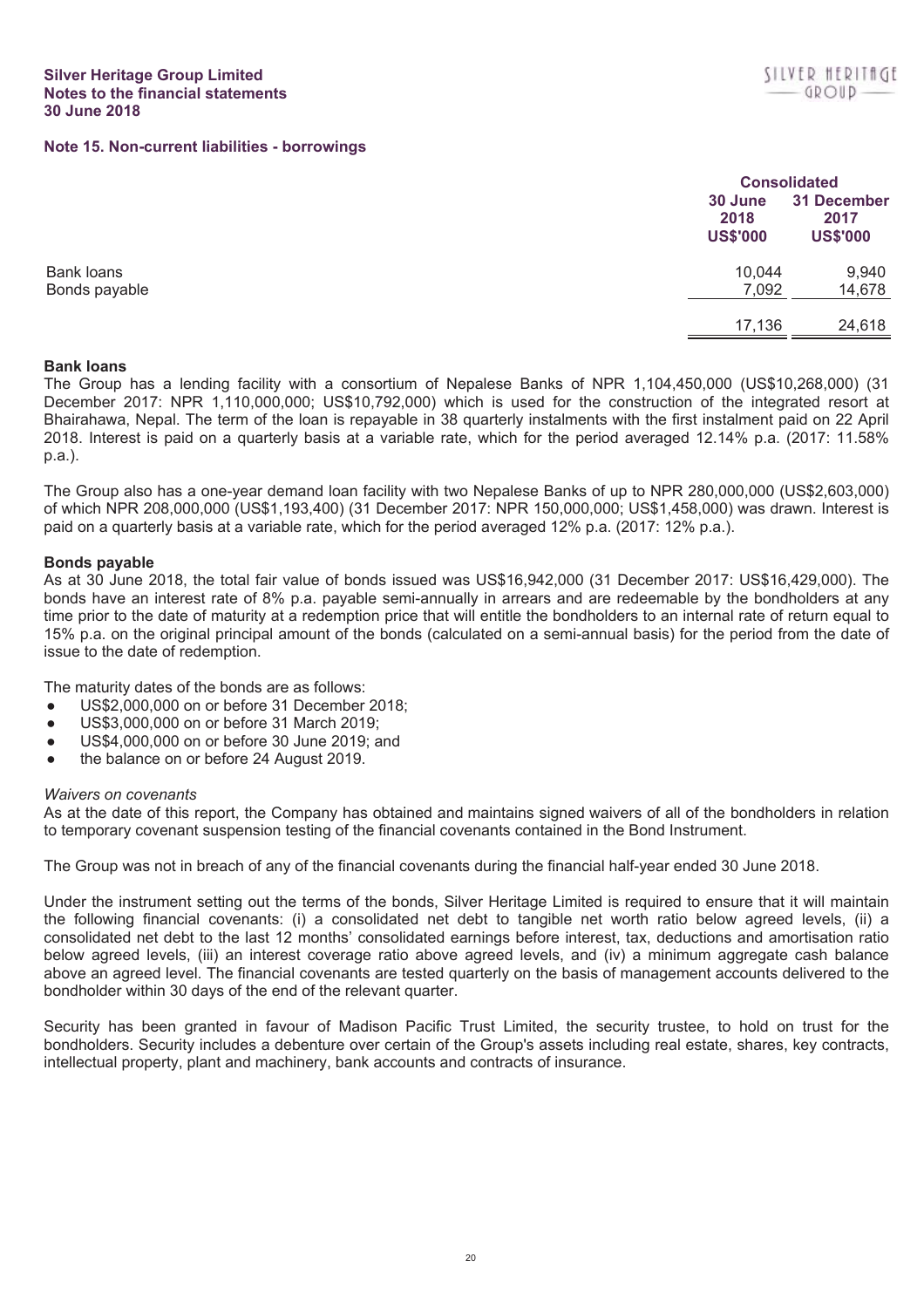# **Note 15. Non-current liabilities - borrowings (continued)**

#### *Total secured liabilities*

The total secured liabilities (current and non-current) are as follows:

|            | <b>Consolidated</b>                |                                        |
|------------|------------------------------------|----------------------------------------|
|            | 30 June<br>2018<br><b>US\$'000</b> | 31 December<br>2017<br><b>US\$'000</b> |
| Bank loans | 12,202                             | 12,250                                 |

## *Assets pledged as security*

The lenders under the bank loans have taken security over all assets that Tiger One Pvt Ltd presently owns, or will own in the future, as well as it receivables.

In addition, the subsidiaries of the Group have provided a corporate guarantee in favour of the lenders for repayment of the facility.

## *Financing arrangements*

Unrestricted access was available at the reporting date to the following lines of credit:

|                              | <b>Consolidated</b>                |                                        |
|------------------------------|------------------------------------|----------------------------------------|
|                              | 30 June<br>2018<br><b>US\$'000</b> | 31 December<br>2017<br><b>US\$'000</b> |
| <b>Total facilities</b>      |                                    |                                        |
| Bank loans                   | 12,871                             | 13,514                                 |
| Used at the reporting date   |                                    |                                        |
| Bank loans                   | 12,202                             | 12,250                                 |
| Unused at the reporting date |                                    |                                        |
| <b>Bank loans</b>            | 669                                | 1,264                                  |

# *Bank loan arrangements as at 30 June 2018*

- Bank loan facility denominated in NPR, current facility limit NPR 1,104,450,000 (US\$10,268,000) (31 December 2017: NPR 1,110,000,000 (US\$10,792,000))
- One-year demand loan facility of up to NPR 280,000,000 (US\$2,603,000) (31 December 2017: NPR 280,000,000 (US\$2,722,000))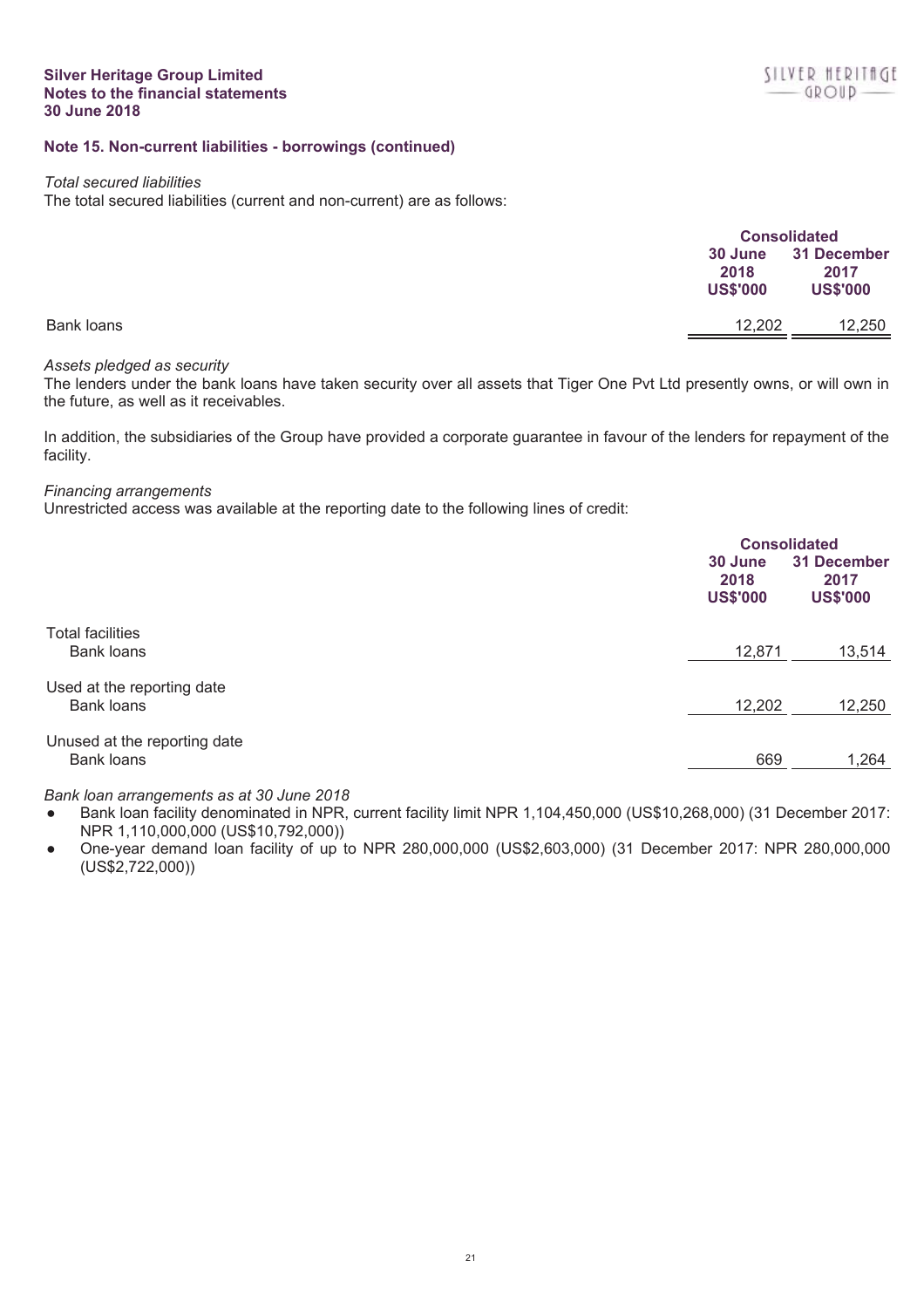# **Note 16. Equity - contributed capital**

|                                                      |                                                   | 30 June<br>2018<br><b>Shares</b> | <b>Consolidated</b><br>31 December<br>2017<br><b>Shares</b> | 30 June<br>2018<br><b>US\$'000</b> | 31 December<br>2017<br><b>US\$'000</b> |
|------------------------------------------------------|---------------------------------------------------|----------------------------------|-------------------------------------------------------------|------------------------------------|----------------------------------------|
| Ordinary shares - fully paid                         |                                                   | 586,734,830                      | 585,241,630                                                 | 70,098                             | 70,098                                 |
| Movements in ordinary share capital                  |                                                   |                                  |                                                             |                                    |                                        |
| <b>Details</b>                                       | <b>Date</b>                                       |                                  | <b>Shares</b>                                               | <b>Issue price</b>                 | <b>US\$'000</b>                        |
| <b>Balance</b><br>Issue of shares<br>Issue of shares | 1 January 2018<br>3 January 2018<br>23 April 2018 |                                  | 585,241,630<br>746.600<br>746,600                           | US\$0.00<br>US\$0.00               | 70,098                                 |
| <b>Balance</b>                                       | 30 June 2018                                      |                                  | 586,734,830                                                 |                                    | 70,098                                 |

# **Note 17. Equity - dividends**

There were no dividends paid, recommended or declared during the current or previous financial half-year.

## **Note 18. Earnings per share**

|                                                                                           | <b>Consolidated</b><br>30 June 2018 30 June 2017<br><b>US\$'000</b> | <b>US\$'000</b>  |
|-------------------------------------------------------------------------------------------|---------------------------------------------------------------------|------------------|
| Loss after income tax<br>Non-controlling interest                                         | (10, 059)<br>121                                                    | (3,518)<br>(5)   |
| Loss after income tax attributable to the owners of Silver Heritage Group Limited         | (9,938)                                                             | (3, 523)         |
|                                                                                           | <b>Number</b>                                                       | <b>Number</b>    |
| Weighted average number of ordinary shares used in calculating basic earnings per share   | 586,264,596                                                         | 190,285,153      |
| Weighted average number of ordinary shares used in calculating diluted earnings per share | 586,264,596                                                         | 190,285,153      |
|                                                                                           | <b>US Cents</b>                                                     | <b>US Cents</b>  |
| Basic earnings per share<br>Diluted earnings per share                                    | (1.70)<br>(1.70)                                                    | (1.85)<br>(1.85) |

59,808,612 (2017: 29,904,306) options are not included in the calculation of diluted earnings per share because they are anti-dilutive for the financial half-year ended 30 June 2018. These options could potentially dilute basic earnings per share in the future.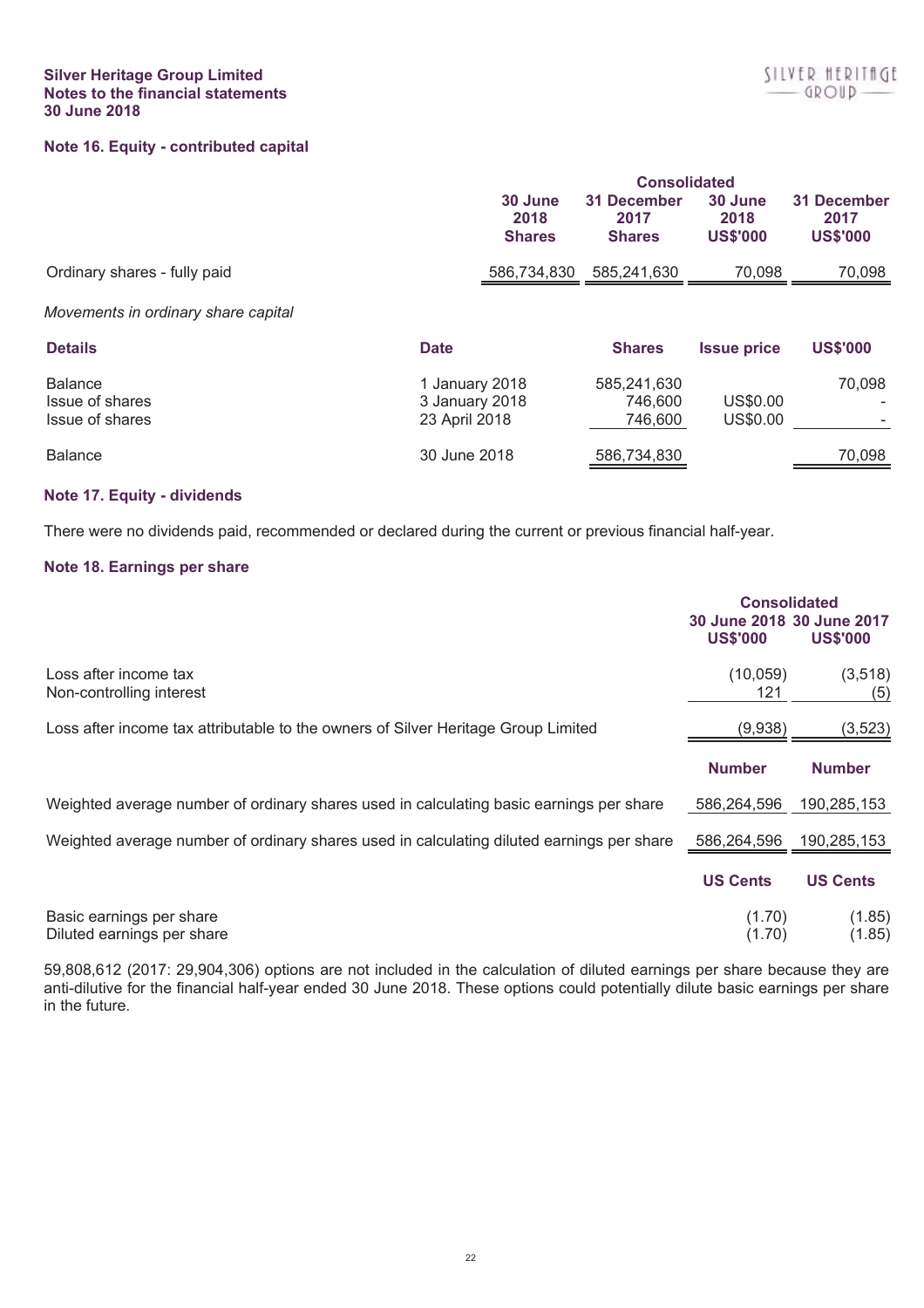# **Note 19. Events after the reporting period**

As announced by the Company on 27 August 2018, the Company has acquired land of 11 Bigha (74,500m²) in Jhapa, Eastern Nepal for a total consideration of NPR 361,254,00 (US\$3.2m) inclusive of all applicable taxes and fees. The acquisition was funded by the Company selling an equity interest of approximately 20% in the Company's subsidiary which holds the land, to the Company's local partner in Nepal, thereby reducing the Company's outstanding liabilities by more than NPR 60,000,000 (US\$536,000). The Company was therefore not required to use any additional funds to complete the acquisition. The land has recently been valued at NPR 456,800,000 (US\$4.1m).

No other matter or circumstance has arisen since 30 June 2018 that has significantly affected, or may significantly affect the Group's operations, the results of those operations, or the Group's state of affairs in future financial years.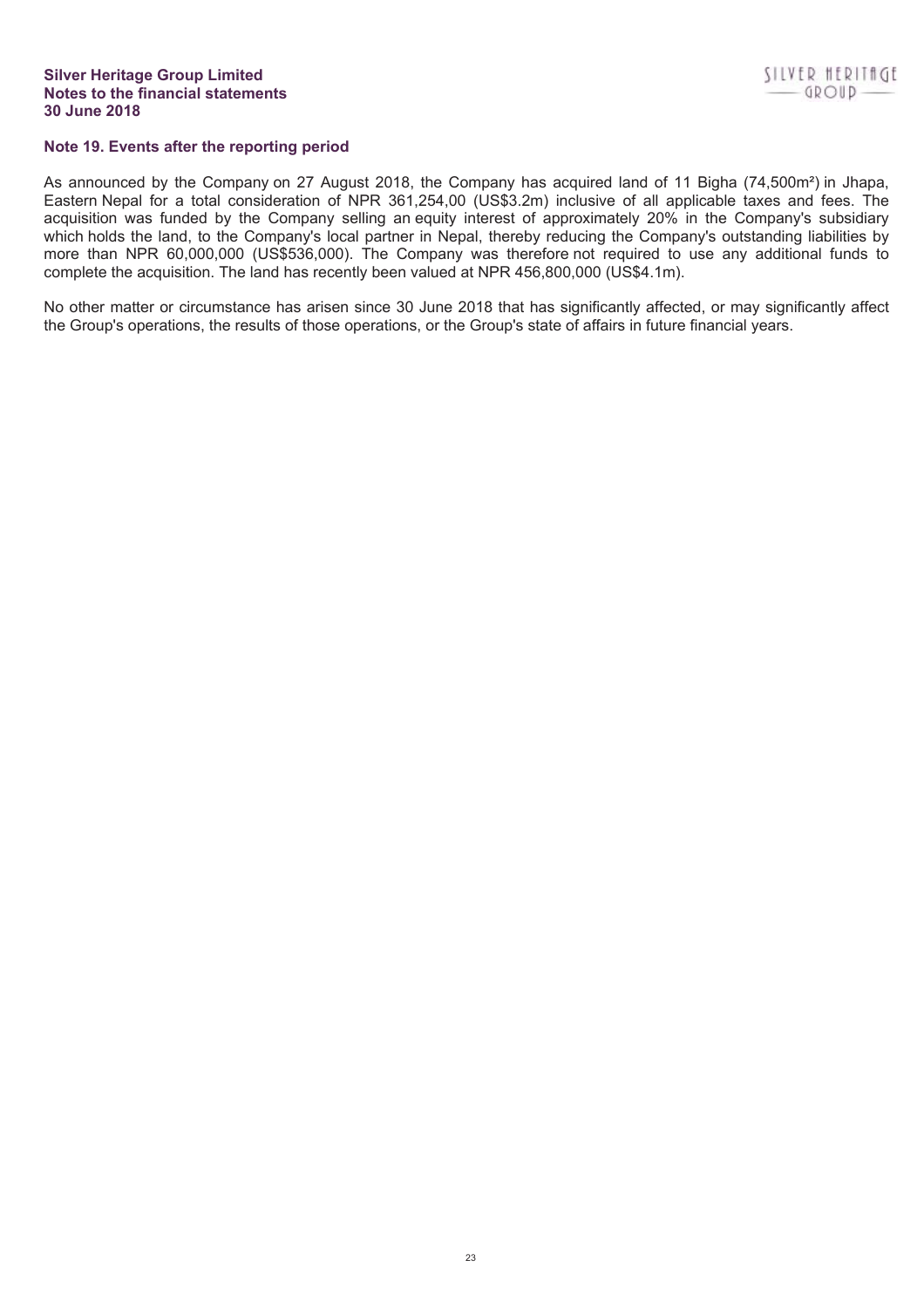## **Silver Heritage Group Limited Directors' declaration 30 June 2018**

In the Directors' opinion:

- the attached financial statements and notes comply with the Corporations Act 2001, Australian Accounting Standard AASB 134 'Interim Financial Reporting', the Corporations Regulations 2001 and other mandatory professional reporting requirements;
- the attached financial statements and notes give a true and fair view of the Group's financial position as at 30 June 2018 and of its performance for the financial half-year ended on that date; and
- there are reasonable grounds to believe that the Company will be able to pay its debts as and when they become due and payable.

Signed in accordance with a resolution of Directors made pursuant to section 303(5)(a) of the Corporations Act 2001.

On behalf of the Directors

 $\overline{\phantom{a}}$ \_\_\_\_\_\_\_\_\_\_\_\_\_\_\_\_\_\_\_\_\_\_\_\_\_\_\_

James Spenceley **Mike Bolsover** Mike Bolsover

31 August 2018

Chairman Managing Director and Chief Executive Officer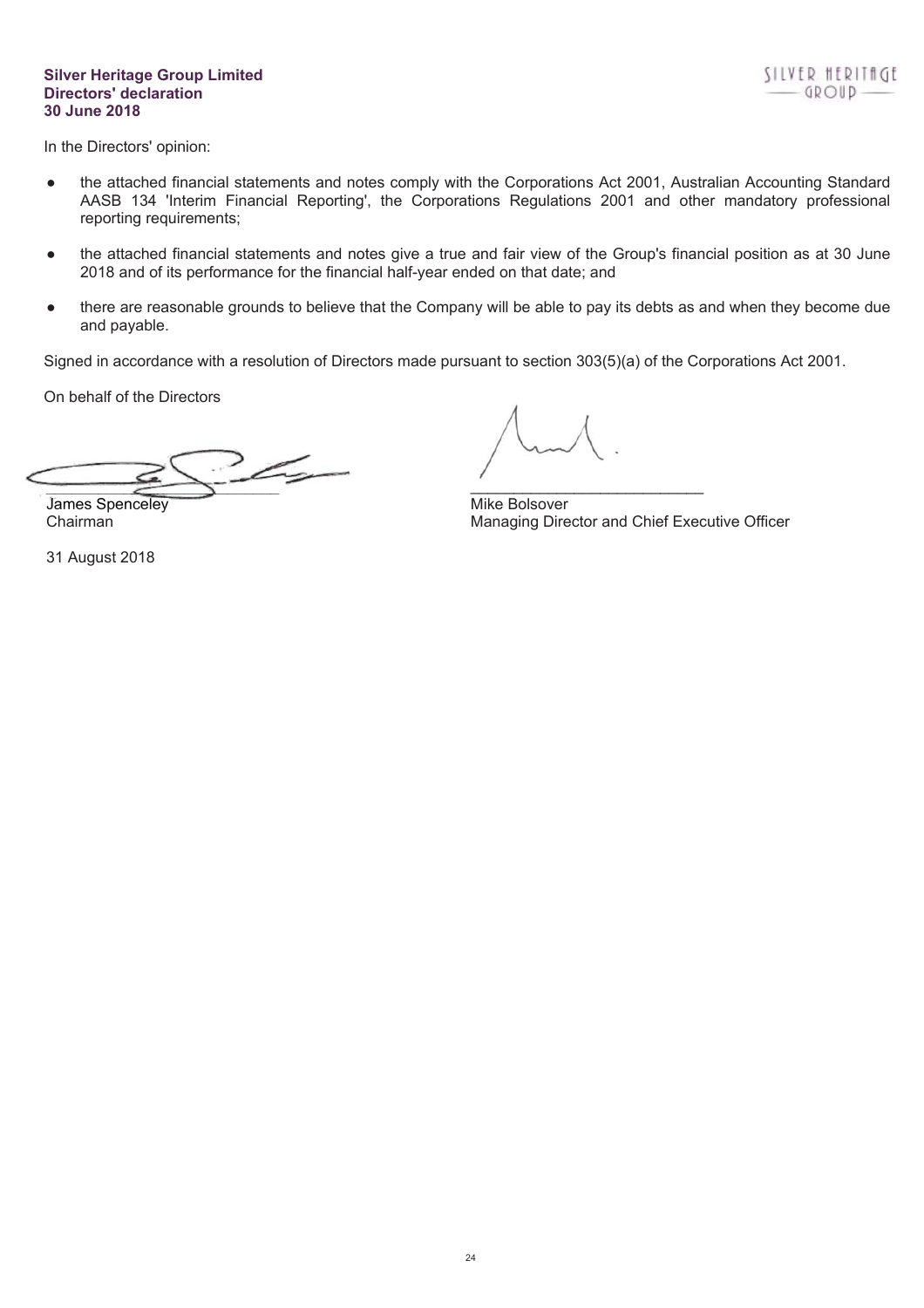

Level 17, 383 Kent Street Sydney NSW 2000

Correspondence to: Locked Bag Q800 QVB Post Office Sydney NSW 1230

**T** +61 2 8297 2400 **F** +61 2 9299 445 **E** info.nsw@au.gt.com **W** www.grantthornton.com.au

# **Independent Auditor's Review Report**

To the Members of Silver Heritage Group Limited

## **Report on the review of the half year financial report**

## **Conclusion**

We have reviewed the accompanying half year financial report of Silver Heritage Group Limited (the Company) and its subsidiaries (the Group), which comprises the consolidated statement of financial position as at 30 June 2018, and the consolidated statement of profit or loss and other comprehensive income, consolidated statement of changes in equity and consolidated statement of cash flows for the half year ended on that date, a description of accounting policies, other selected explanatory notes, and the directors' declaration.

Based on our review, which is not an audit, nothing has come to our attention that causes us to believe that the half year financial report of Silver Heritage Group Limited does not give a true and fair view of the financial position of the Group as at 30 June 2018, and of its financial performance and its cash flows for the half year ended on that date, in accordance with the *Corporations Act 2001*, including complying with Accounting Standard AASB 134 *Interim Financial Reporting*.

#### **Material uncertainty related to going concern**

We draw attention to Note 2 in the financial report, which indicates that the Group incurred a net loss of \$9,938,000 during the half year ended 30 June 2018 and, as of that date, the Group's current liabilities exceeded its current assets by \$8,842,000. As stated in Note 2, these events or conditions, along with other matters as set forth in Note 2, indicate that a material uncertainty exists that may cast significant doubt on the Group's ability to continue as a going concern. Our conclusion is not modified in respect of this matter.

#### **Directors' responsibility for the half year financial report**

The Directors of the Company are responsible for the preparation of the half year financial report that gives a true and fair view in accordance with Australian Accounting Standards and the *Corporations Act 2001* and for such internal control as the Directors determine is necessary to enable the preparation of the half year financial report that gives a true and fair view and is free from material misstatement, whether due to fraud or error.

Grant Thornton Audit Pty Ltd ACN 130 913 594 a subsidiary or related entity of Grant Thornton Australia Ltd ABN 41 127 556 389 **www.grantthornton.com.au**

'Grant Thornton' refers to the brand under which the Grant Thornton member firms provide assurance, tax and advisory services to their clients and/or refers to one or more member firms, as the context requires. Grant Thornton Australia Ltd is a member firm of Grant Thornton International Ltd (GTIL). GTIL and the member firms are not a worldwide partnership. GTIL and each member firm is a separate legal entity. Services are delivered by the member firms. GTIL does not provide services to clients. GTIL and its member firms are not agents of, and do not obligate one another and are not liable for one another's acts or omissions. In the Australian context only, the use of the term 'Grant Thornton' may refer to<br>Grant Thornton Australia Limited ABN 41 127 556 389 and its Australian subsi Grant Thornton Australia Limited.

Liability limited by a scheme approved under Professional Standards Legislation.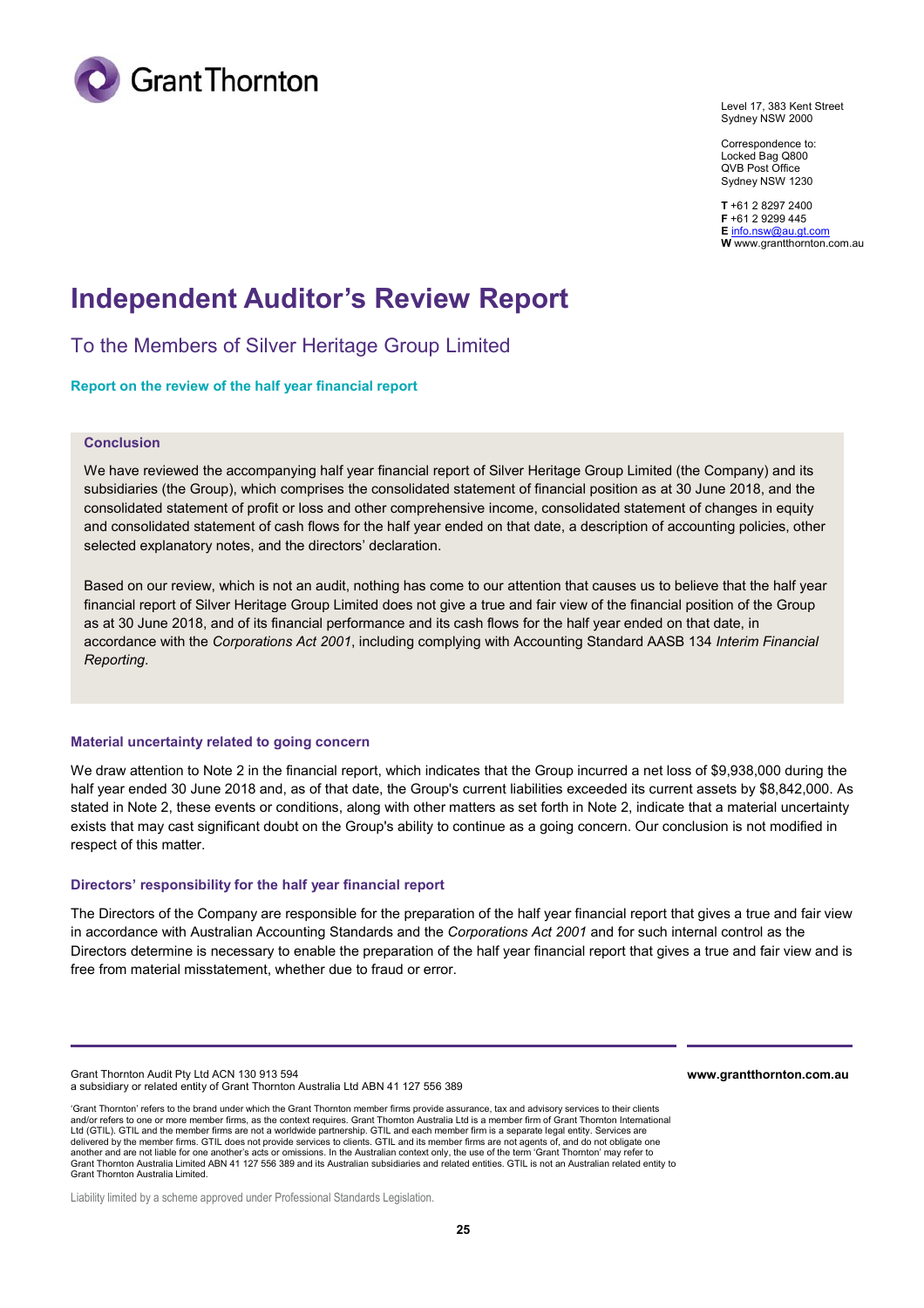

## **Auditor's responsibility**

Our responsibility is to express a conclusion on the half year financial report based on our review. We conducted our review in accordance with Auditing Standard on Review Engagements ASRE 2410 *Review of a Financial Report Performed by the Independent Auditor of the Entity*, in order to state whether, on the basis of the procedures described, we have become aware of any matter that makes us believe that the half year financial report is not in accordance with the *Corporations Act 2001*  including giving a true and fair view of the Group's financial position as at 30 June 2018 and its performance for the half year ended on that date, and complying with Accounting Standard AASB 134 *Interim Financial Reporting* and the *Corporations Regulations 2001*. As the auditor of Silver Heritage Group Limited, ASRE 2410 requires that we comply with the ethical requirements relevant to the audit of the annual financial report.

A review of a half year financial report consists of making enquiries, primarily of persons responsible for financial and accounting matters, and applying analytical and other review procedures. A review is substantially less in scope than an audit conducted in accordance with Australian Auditing Standards and consequently does not enable us to obtain assurance that we would become aware of all significant matters that might be identified in an audit. Accordingly, we do not express an audit opinion.

## **Independence**

In conducting our review, we have complied with the independence requirements of the *Corporations Act 2001.* 

Crant Thomton

Grant Thornton Audit Pty Ltd Chartered Accountants

Rilsbell

R J Isbell Partner – Audit & Assurance

Sydney, 31 August 2018